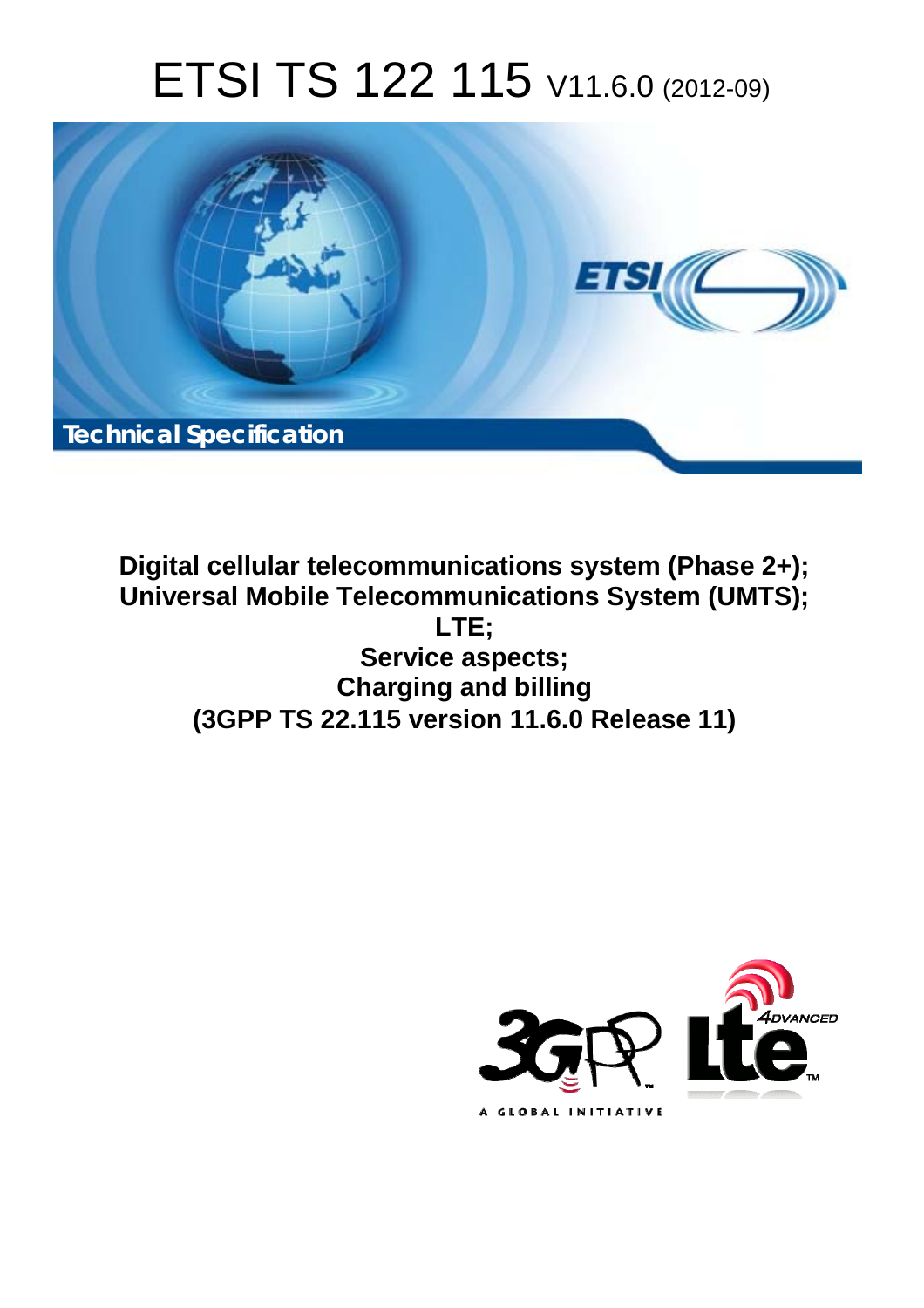Reference RTS/TSGS-0122115vb60

> Keywords GSM,LTE,UMTS

#### *ETSI*

#### 650 Route des Lucioles F-06921 Sophia Antipolis Cedex - FRANCE

Tel.: +33 4 92 94 42 00 Fax: +33 4 93 65 47 16

Siret N° 348 623 562 00017 - NAF 742 C Association à but non lucratif enregistrée à la Sous-Préfecture de Grasse (06) N° 7803/88

#### *Important notice*

Individual copies of the present document can be downloaded from: [http://www.etsi.org](http://www.etsi.org/)

The present document may be made available in more than one electronic version or in print. In any case of existing or perceived difference in contents between such versions, the reference version is the Portable Document Format (PDF). In case of dispute, the reference shall be the printing on ETSI printers of the PDF version kept on a specific network drive within ETSI Secretariat.

Users of the present document should be aware that the document may be subject to revision or change of status. Information on the current status of this and other ETSI documents is available at <http://portal.etsi.org/tb/status/status.asp>

If you find errors in the present document, please send your comment to one of the following services: [http://portal.etsi.org/chaircor/ETSI\\_support.asp](http://portal.etsi.org/chaircor/ETSI_support.asp)

#### *Copyright Notification*

No part may be reproduced except as authorized by written permission. The copyright and the foregoing restriction extend to reproduction in all media.

> © European Telecommunications Standards Institute 2012. All rights reserved.

DECT<sup>™</sup>, PLUGTESTS<sup>™</sup>, UMTS<sup>™</sup> and the ETSI logo are Trade Marks of ETSI registered for the benefit of its Members. **3GPP**TM and **LTE**™ are Trade Marks of ETSI registered for the benefit of its Members and of the 3GPP Organizational Partners.

**GSM**® and the GSM logo are Trade Marks registered and owned by the GSM Association.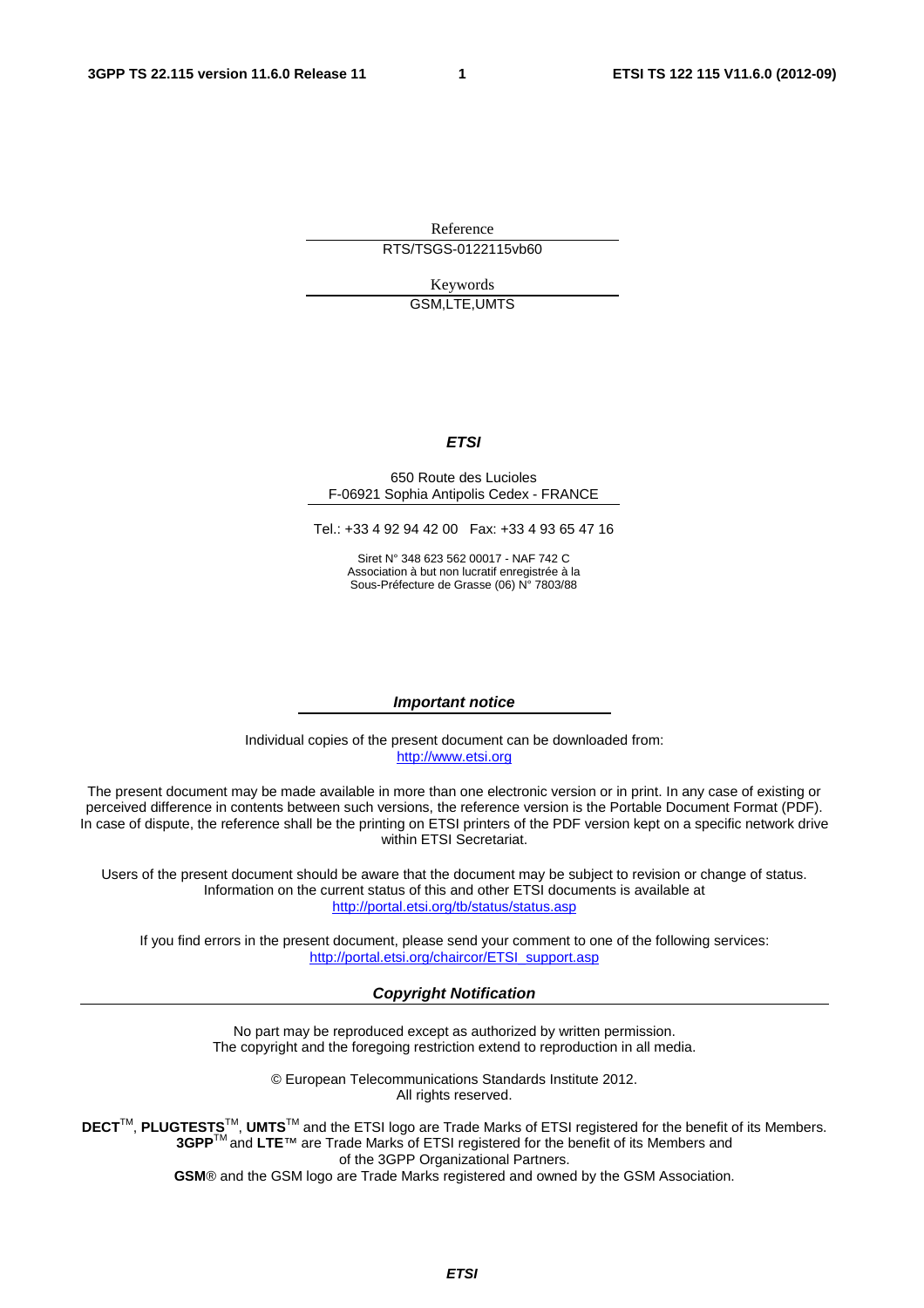### Intellectual Property Rights

IPRs essential or potentially essential to the present document may have been declared to ETSI. The information pertaining to these essential IPRs, if any, is publicly available for **ETSI members and non-members**, and can be found in ETSI SR 000 314: *"Intellectual Property Rights (IPRs); Essential, or potentially Essential, IPRs notified to ETSI in respect of ETSI standards"*, which is available from the ETSI Secretariat. Latest updates are available on the ETSI Web server [\(http://ipr.etsi.org](http://webapp.etsi.org/IPR/home.asp)).

Pursuant to the ETSI IPR Policy, no investigation, including IPR searches, has been carried out by ETSI. No guarantee can be given as to the existence of other IPRs not referenced in ETSI SR 000 314 (or the updates on the ETSI Web server) which are, or may be, or may become, essential to the present document.

### Foreword

This Technical Specification (TS) has been produced by ETSI 3rd Generation Partnership Project (3GPP).

The present document may refer to technical specifications or reports using their 3GPP identities, UMTS identities or GSM identities. These should be interpreted as being references to the corresponding ETSI deliverables.

The cross reference between GSM, UMTS, 3GPP and ETSI identities can be found under [http://webapp.etsi.org/key/queryform.asp.](http://webapp.etsi.org/key/queryform.asp)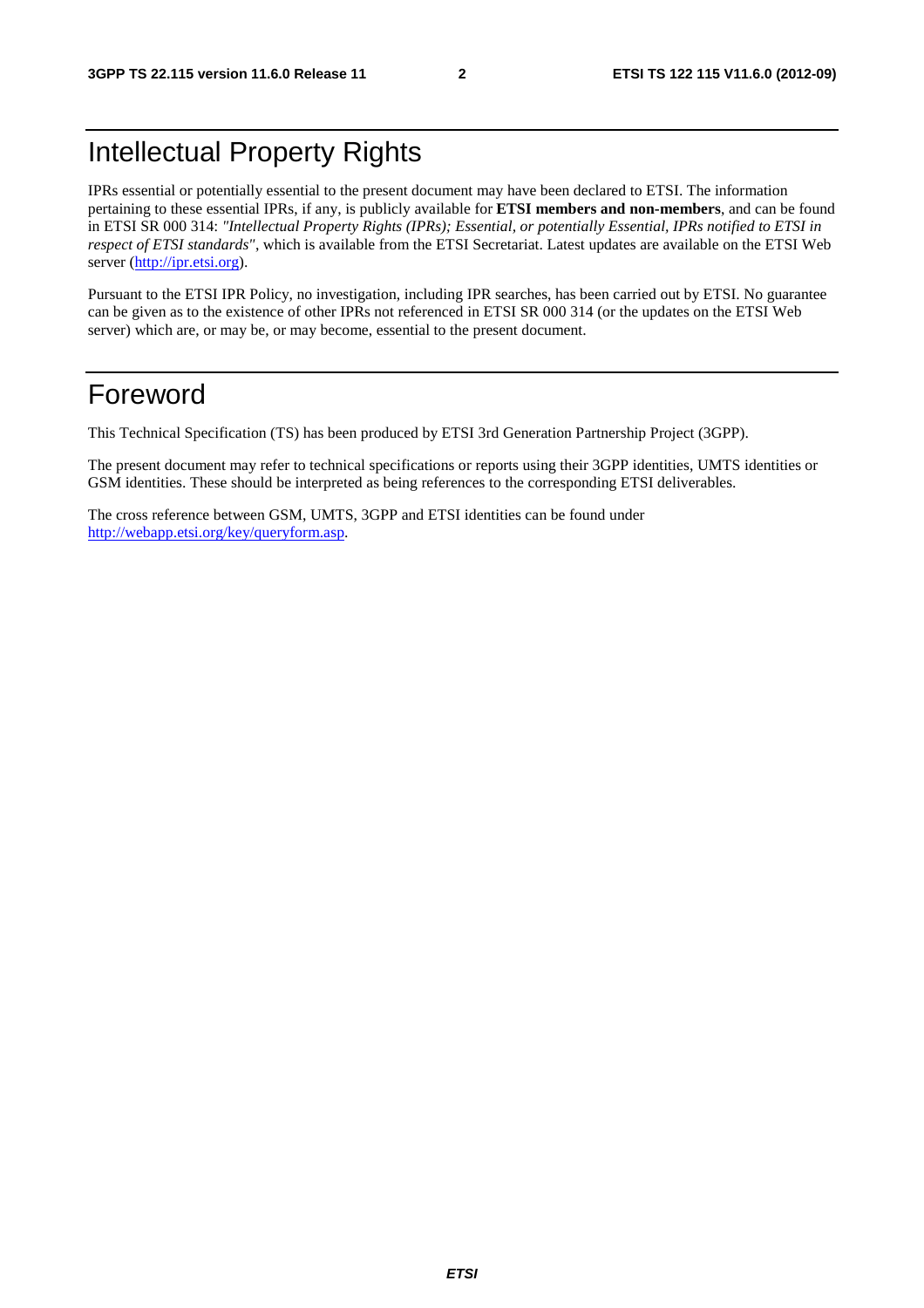$\mathbf{3}$ 

## Contents

| 1       |  |  |  |  |  |  |  |
|---------|--|--|--|--|--|--|--|
| 2       |  |  |  |  |  |  |  |
| 3       |  |  |  |  |  |  |  |
| 3.1     |  |  |  |  |  |  |  |
| 3.2     |  |  |  |  |  |  |  |
| 4       |  |  |  |  |  |  |  |
| 4.1     |  |  |  |  |  |  |  |
| 4.2     |  |  |  |  |  |  |  |
| 4.3     |  |  |  |  |  |  |  |
| 4.3.1   |  |  |  |  |  |  |  |
| 4.3.1.1 |  |  |  |  |  |  |  |
| 4.3.1.2 |  |  |  |  |  |  |  |
| 4.3.1.3 |  |  |  |  |  |  |  |
| 4.3.2   |  |  |  |  |  |  |  |
| 4.3.3   |  |  |  |  |  |  |  |
| 4.3.4   |  |  |  |  |  |  |  |
| 4.3.5   |  |  |  |  |  |  |  |
| 4.3.6   |  |  |  |  |  |  |  |
| 4.3.7   |  |  |  |  |  |  |  |
| 4.4     |  |  |  |  |  |  |  |
| 4.5     |  |  |  |  |  |  |  |
| 5       |  |  |  |  |  |  |  |
| 5.1     |  |  |  |  |  |  |  |
| 5.1.1   |  |  |  |  |  |  |  |
| 5.1.2   |  |  |  |  |  |  |  |
| 5.1.3   |  |  |  |  |  |  |  |
| 5.1.4   |  |  |  |  |  |  |  |
| 5.2     |  |  |  |  |  |  |  |
| 5.2.1   |  |  |  |  |  |  |  |
| 5.2.2   |  |  |  |  |  |  |  |
| 5.2.3   |  |  |  |  |  |  |  |
| 5.2.4   |  |  |  |  |  |  |  |
| 5.2.5   |  |  |  |  |  |  |  |
| 5.2.6   |  |  |  |  |  |  |  |
| 5.2.7   |  |  |  |  |  |  |  |
| 5.2.8   |  |  |  |  |  |  |  |
| 5.2.9   |  |  |  |  |  |  |  |
| 5.2.10  |  |  |  |  |  |  |  |
| 5.2.11  |  |  |  |  |  |  |  |
| 5.2.12  |  |  |  |  |  |  |  |
| 6       |  |  |  |  |  |  |  |
| 6.1     |  |  |  |  |  |  |  |
| 7       |  |  |  |  |  |  |  |
| 7.1     |  |  |  |  |  |  |  |
| 7.2     |  |  |  |  |  |  |  |
| 7.2.1   |  |  |  |  |  |  |  |
| 7.2.2   |  |  |  |  |  |  |  |
| 7.3     |  |  |  |  |  |  |  |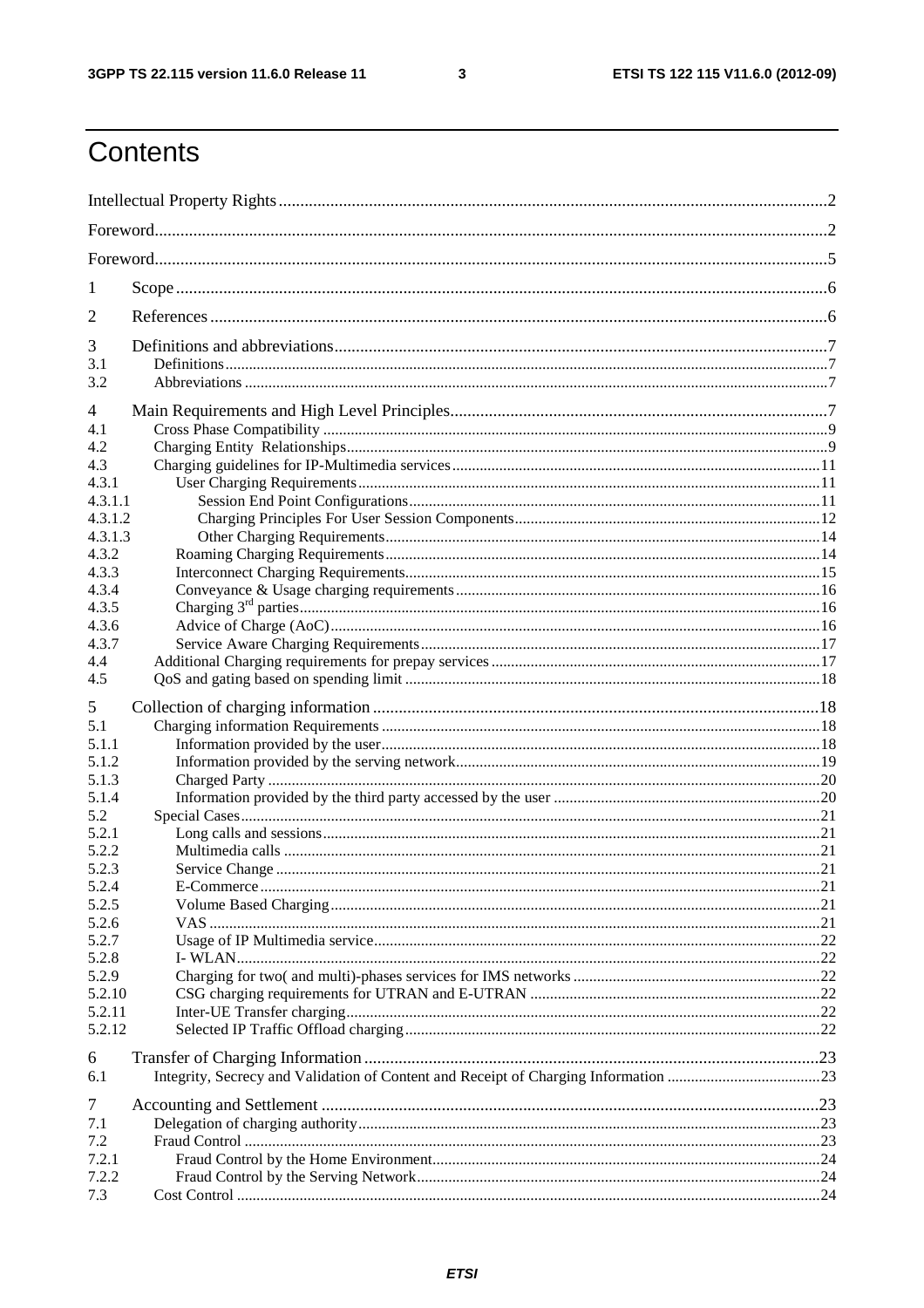$\overline{\mathbf{4}}$ 

| 8.2 |     |       |  |
|-----|-----|-------|--|
|     | 8.1 |       |  |
|     | 8   |       |  |
|     |     |       |  |
| 7.4 |     | 7.3.1 |  |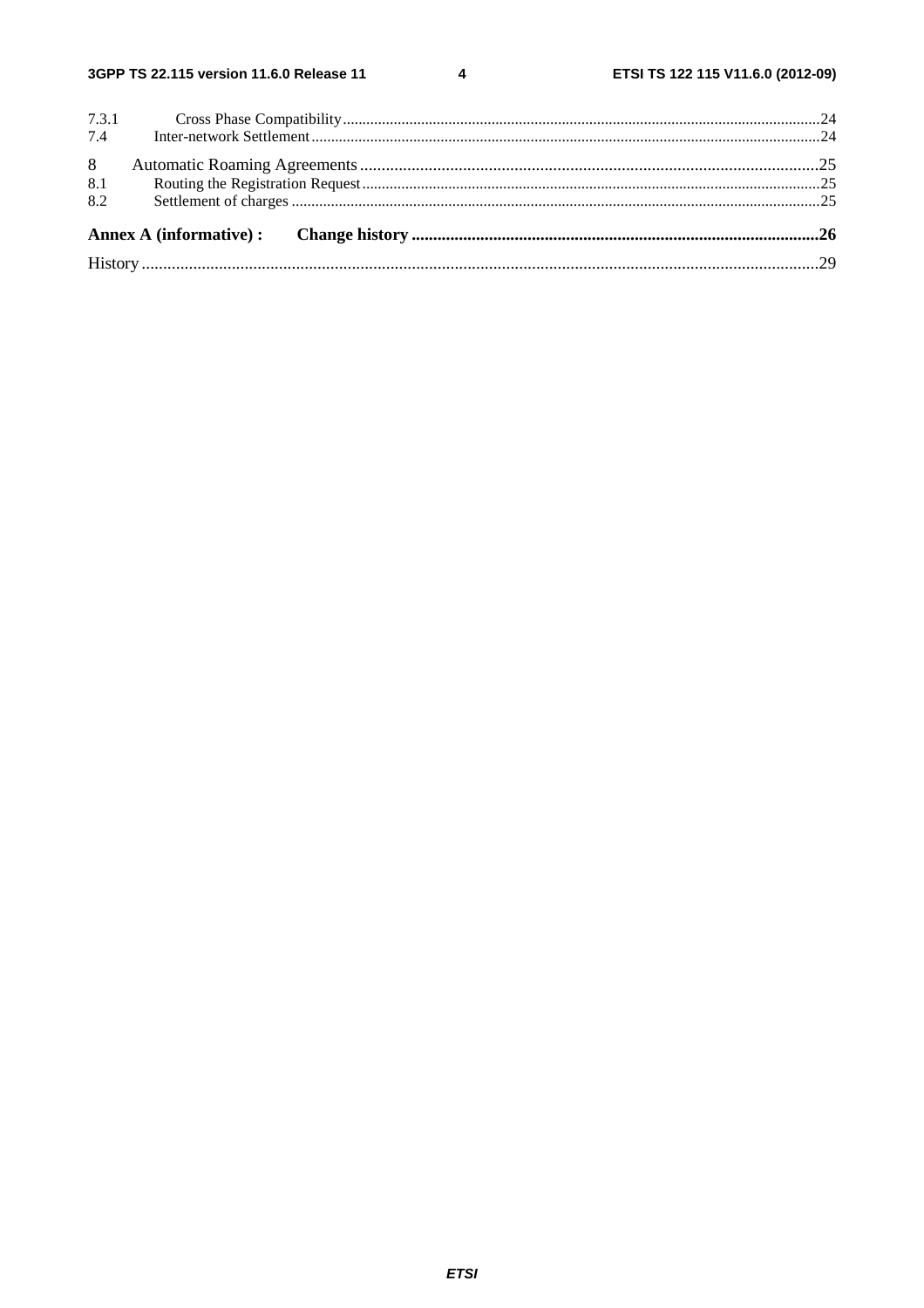### Foreword

This Technical Specification (TS) has been produced by the 3<sup>rd</sup> Generation Partnership Project (3GPP).

The contents of the present document are subject to continuing work within the TSG and may change following formal TSG approval. Should the TSG modify the contents of the present document, it will be re-released by the TSG with an identifying change of release date and an increase in version number as follows:

Version x.y.z

where:

- x the first digit:
	- 1 presented to TSG for information;
	- 2 presented to TSG for approval;
	- 3 or greater indicates TSG approved document under change control.
- y the second digit is incremented for all changes of substance, i.e. technical enhancements, corrections, updates, etc.
- z the third digit is incremented when editorial only changes have been incorporated in the document.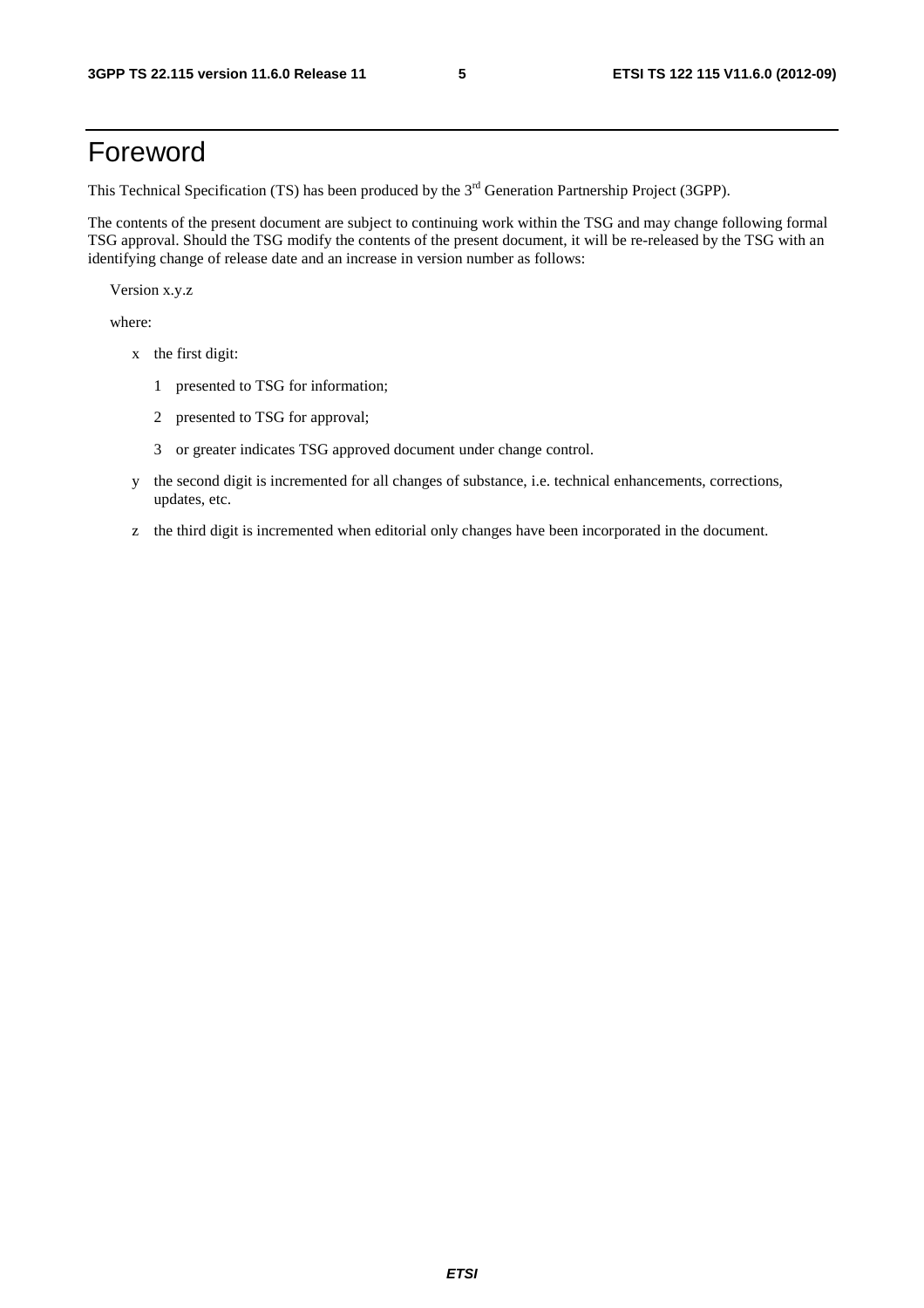### 1 Scope

The present document describes the Service Aspects of charging and billing of the 3GPP System.

The present document is not intended to duplicate existing standards or standards being developed by other groups on these topics, and will reference these where appropriate. The present document will elaborate on the charging requirements described in the Charging Principles in 3GPP TS 22.101 Service Principles. It will allow the generation of accurate charging information to be used in the commercial and contractual relationships between the parties concerned.

### 2 References

The following documents contain provisions which, through reference in this text, constitute provisions of the present document.

- References are either specific (identified by date of publication, edition number, version number, etc.) or non-specific.
- For a specific reference, subsequent revisions do not apply.
- For a non-specific reference, the latest version applies. In the case of a reference to a 3GPP document (including a GSM document), a non-specific reference implicitly refers to the latest version of that document *in the same Release as the present document*.
- [1] 3GPP TS 22.101: "Service aspects; Service Principles".
- [2] 3GPP TS 22.066: "Support of Mobile Number Portability (MNP)".
- [3] 3GPP TS 22.234: "Requirements for 3GPP system to wireless local area network (WLAN) interworking".
- [4] 3GPP TR 21.905: "Vocabulary for 3GPP Specifications"
- [5] 3GPP TS 22.086: "Advice of Charge (AoC) supplementary services"
- [6] ETS 300 178: "Integrated Services Digital Network (ISDN); Advice of Charge: charging information at call set-up time (AOC-S) supplementary service; Service description"
- [7] ETS 300 179: "Integrated Services Digital Network (ISDN); Advice of Charge: charging information during the call (AOC-D) supplementary service; Service description"
- [8] ETS 300 180: "Integrated Services Digital Network (ISDN); Advice of Charge: charging information at the end of the call (AOC-E) supplementary service; Service description"
- [9] TS 183 047: "Telecommunications and Internet converged Services and Protocols for Advanced Networking (TISPAN); NGN IMS Supplementary Services; Advice Of Charge (AOC)"
- [10] TS 183 058: "Telecommunications and Internet Converged Services and Protocols for Advanced Networking (TISPAN); SIP Transfer of IP Multimedia Service Tariff Information;Protocol specification"
- [11] void
- [12] 3GPP TS 22.220, "Service requirements for Home NodeBs and Home eNodeBs"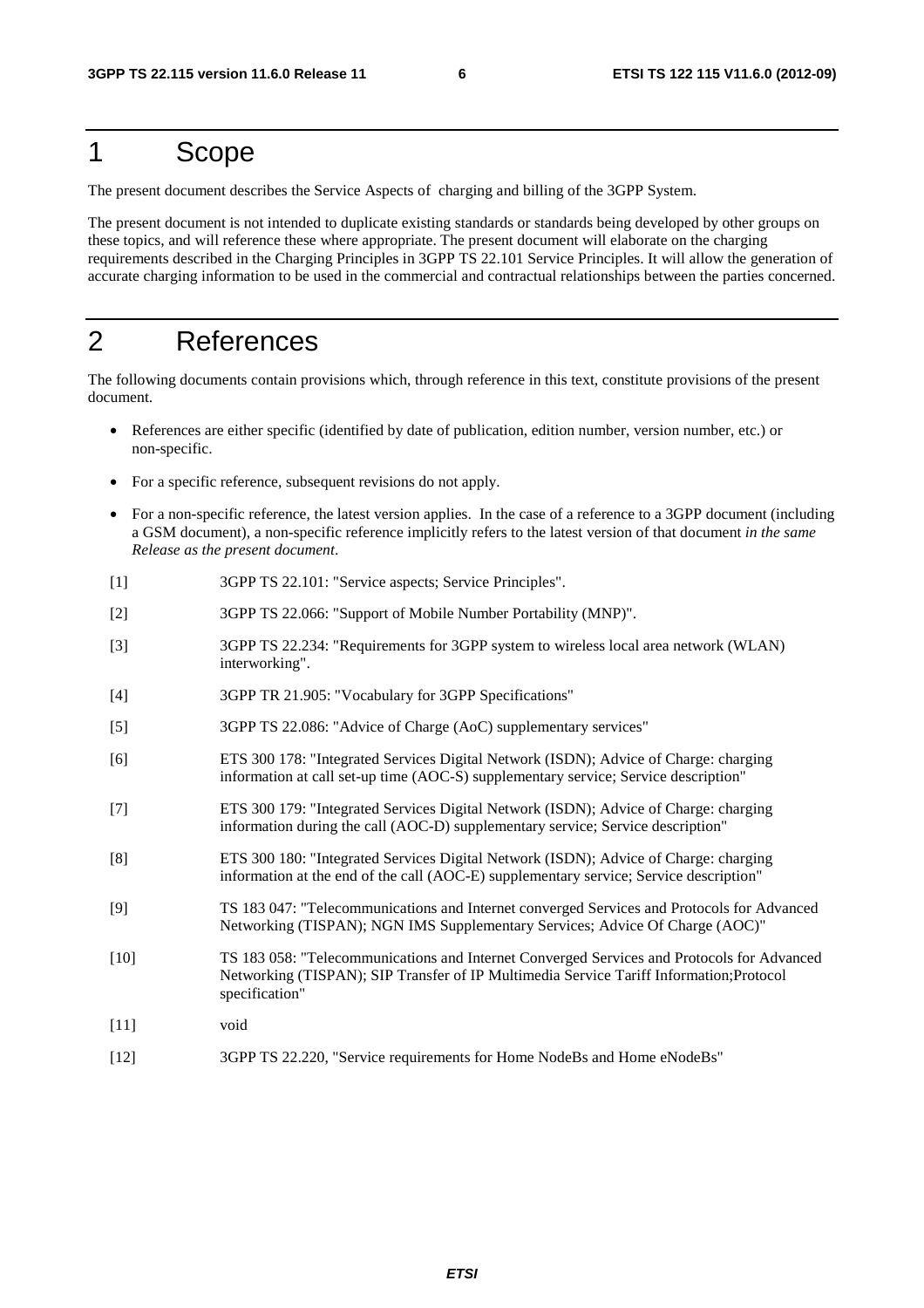### 3 Definitions and abbreviations

#### 3.1 Definitions

For the purposes of the present document, the definitions in [4] are supplemented by the following definitions:

**Prepay service:** A prepay service allows a subscriber to pay in advance for the use of specific services, the prepay account may be updated each time the subscriber uses the services related to that account.

**Real time:** Time, typically in number of seconds, to perform the on-line mechanism used for fraud control and cost control.

**Session:** logical connection between parties involved in a packet switched based communication This term is used for IP connections rather than the term 'call' that is normally used for a connection over conventional (circuit switched) systems.

Note: Information about charging is typically collected in Charging Data Records (CDR).

Local Charging Zone (LCZ): A logical grouping of a number of cells, where a special tariff applies for a select group of users. A network may have a number of LCZs. A LCZ does not necessarily need to be aligned with an LA or RA, i.e. the border of LCZ may not be the border of an LA or RA.

#### 3.2 Abbreviations

For the purposes of the present document the definition of abbreviations in [4] apply.

### 4 Main Requirements and High Level Principles

The main new requirements for 3GPP system charging and accounting are:

- to provide charging information for all charges incurred and requiring settlement between the different commercial roles;
- to allow fraud control by the Home Environment and the Serving network;
- to allow cost control by the charged party;
- to provide at the beginning of a chargeable event an indication to the charged party (if involved in the chargeable event) of the charges to be levied for this event;
- to allow itemised billing for all services charged to each subscription, including voice and data calls, and services offered by home environments;
- to enable the Home environment to provide a Prepay Service and to enable the serving network to support that Prepay Service for the Home environment"s subscribers;
- to allow interconnect (inter-operator) charging including mobile/fixed operator to mobile/fixed operator (circuit switched & IP), and mobile/fixed operator to IP network provider; and mobile/fixed operator to I-WLAN operator;
- to allow Network operator to  $3<sup>rd</sup>$  party supplier (e.g. Value Added Service Provider) charging;
- to provide details required for Customer Care purposes:
- to support the shared network architecture so that end users can be appropriately charged for their usage of the shared network, and network sharing partners can be allocated their share of the costs of the shared network resources.

The high level principles that will guide the charging requirements are summarised as follows: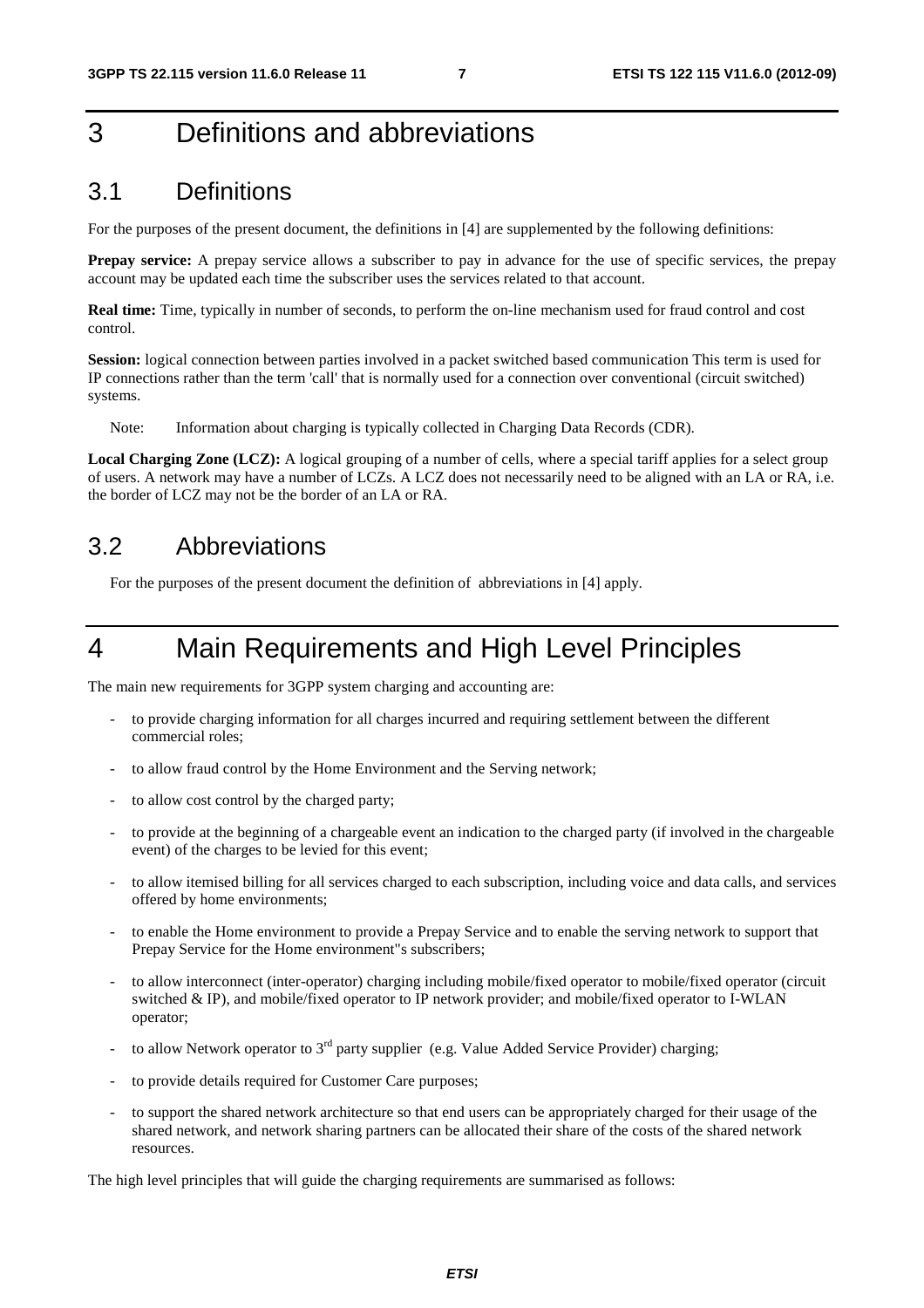- It shall be possible to charge separately for each type of medium used (e.g. voice, video, data) in a session and for each service used (e.g. voice call, streaming video, file download);
- It shall be possible to charge for different levels of QoS applied for and/or allocated during a session for each type of medium or service used;
- It shall be possible to charge each 'leg' of a session separately. This includes the incoming and outgoing legs and any forwarded/redirected legs. (Note: The legs mentioned here are logical legs, i.e. not necessarily identical to actual signal and traffic flow. Even though tromboning may be avoided by optimal routing, the operator should still be able to charge for the "virtual legs" of the call);
- It shall be possible to charge unsuccessful calls and sessions (e.g. for billing purposes, to provide the user a full documentation of his call attempts);
- The user can be charged according to the service used irrespective of the technology used to deliver it. (That is, the charge is not derived from whether 2G or 3G is used);
- The user can be charged according to the technology used to deliver a service. (That is, different charges can be applied on 2G and 3G);
- It shall be possible to charge a user according to the network resources used. For example, if a large bandwidth is required to use high quality video, the user could be charged accordingly. This is related to charging by QoS;
- It shall be possible to charge users flexibly for the use of extra resources (in at least the same network) for all legs of the call. For example, if a video component is added to a voice call the use of extra radio resource at both ends of the call could be paid for by each user in the call or totally by the initiating user;
- It shall be possible to suppress charging for certain types of connection e.g. when a customer receives tones or network announcements or during sessions such as automated pre-pay top-up;
- It shall be possible to apply different charging based on tariff information provided by a  $3<sup>rd</sup>$  party. This tariff information may change during the use of the service (e.g. based on menu selection in a voice response menu). In this case the requirement applies both for customer-charging and interconnect-charging;
- It shall be possible for the home network to charge its customers while roaming in the same ways as when they are at home. For example, if duration based charging is used for charging for streaming music in the home network, then it shall be possible to apply the same principle when the user is roaming;
- It shall be possible for operators to have the option to apply charging mechanisms that are used in GSM/GPRS. For example for duration of a voice call, for the amount of data transmitted (eg for streaming, file download, browsing) and for an event (one-off charge);
- It shall be possible for a network operator to charge its users for activities while roaming so that the home network will get the capability to raise service charges depending on the roamed to network, e.g. because of inter operator charges for the use of service capabilities within the visited network which will in general depend on the serving network. The ability to supply all the necessary information for all the charging options will depend on the capability of the visited network. For service capabilities which are provided by the home network, however, it is required that the charging information is collected to allow to identify the serving network of the served subscriber;
- It shall be possible for charging to be applied based on location, presence, push services etc.;
- The network may provide information to the UE so that the UE is able to notify and indicate to the user the LCZs it is in. This allows the user to decide whether to accept/originate the service depending on the LCZs they are in;
- It shall be possible to charge using pre-pay, post-pay, advice of charge,  $3<sup>rd</sup>$  party charging techniques;
- It shall be possible for the home network to apply different tariffs to national calls and short messages established/sent by their subscribers while roaming in their Home PLMN depending on whether or not the called subscriber"s Home PLMN equals the calling subscriber"s Home PLMN, rather than on the called subscriber"s MSISDN;
- NOTE: This distinction is necessary only in the case, where the called subscriber's MSISDN may have been ported by Mobile Number Portability.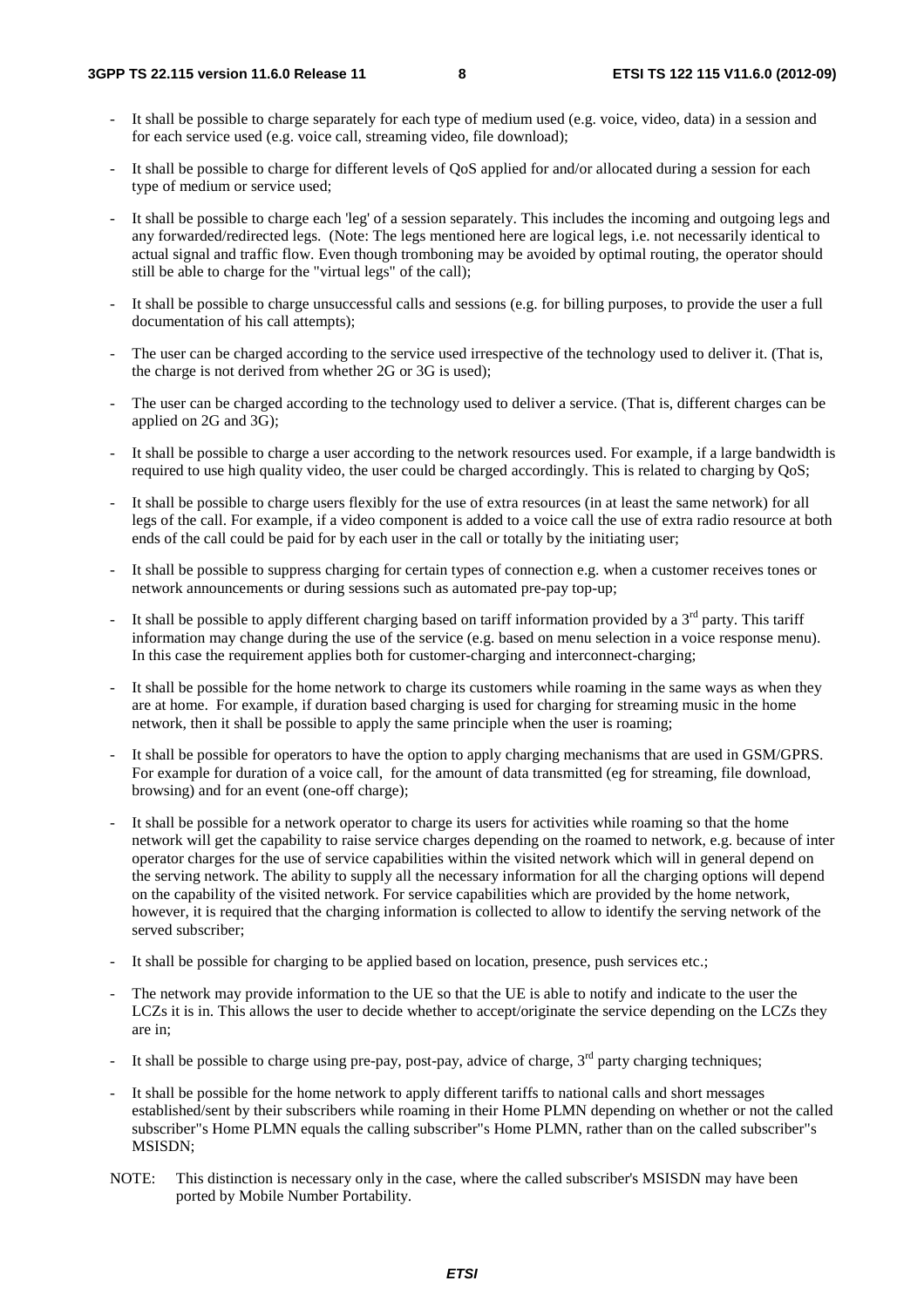- For circuit switched interconnection only a capability is required to collect information regarding user rate and user protocol at the interconnection point so that e.g. the identification of CS video telephony at the interconnection point for inter-network accounting purposes becomes possible.

These new requirements and principles will allow users more freedom to obtain service when roaming, whilst providing effective cost and credit control for the Home Environment and User.

### 4.1 Cross Phase Compatibility

Where possible (e.g. services already defined within earlier releases), the charging information collected shall be consistent with the information already provided

It is envisaged that 3GPP system will evolve beyond this Release with the addition of a number of new requirements for charging and billing, for example with the addition of a number of new requirements for charging and billing; these are noted in the appropriate sections below. The technical standards for each release should be developed in such a way that it is possible and practical to introduce these requirements, ideally in a backward compatible manner.

NOTE: When a change is introduced which affects the 3GPP technical standards, it is said to be 'backward compatible' if existing equipment can continue to operate and perform correctly with equipment that conforms to the new implementation.

### 4.2 Charging Entity Relationships

In the process of introduction of the all-IP technology there will be a mixture of different types of entities using different types of technology.

The diagram below shows the different entities involved in charging and their relationships.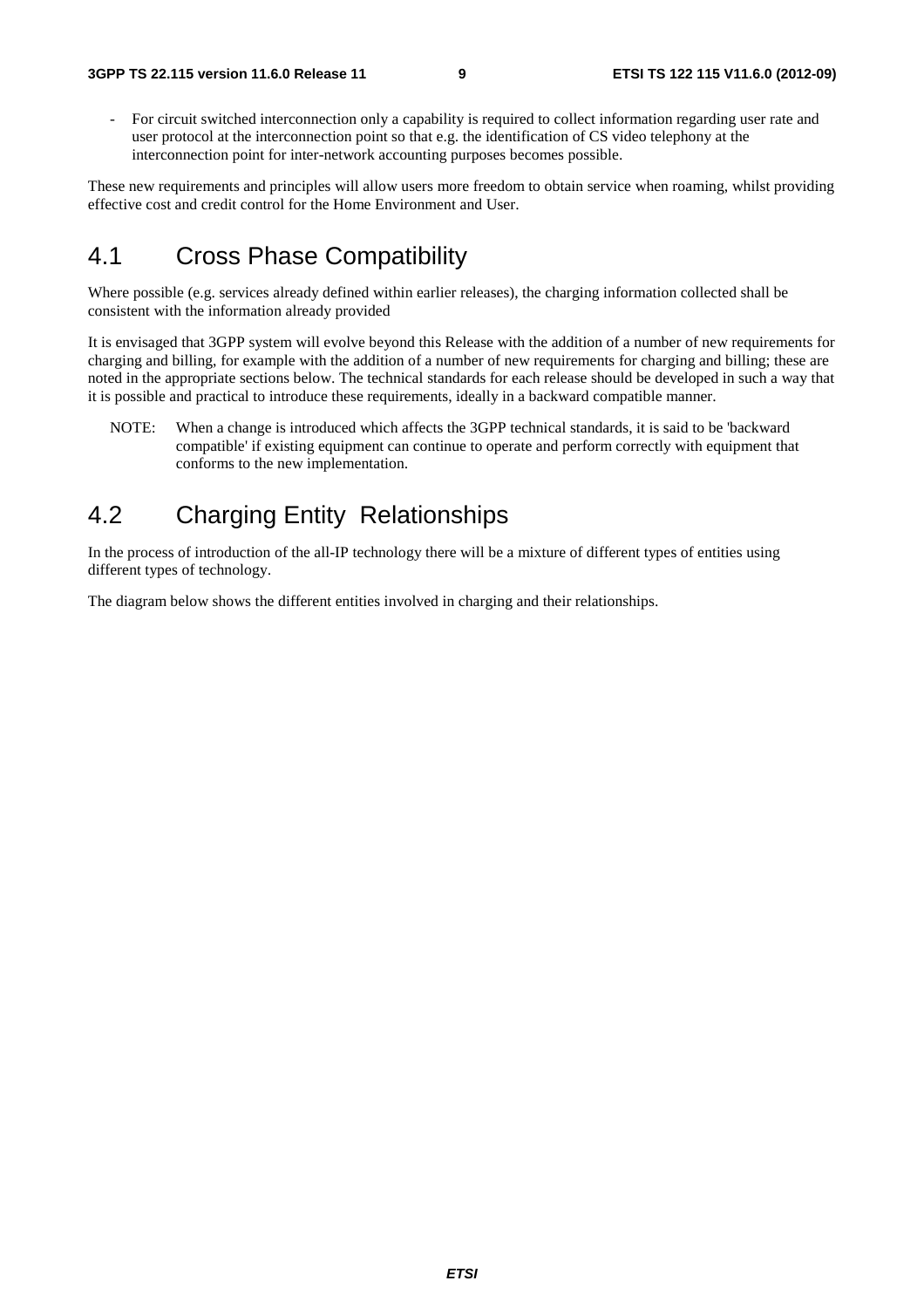

The types of entities and the relevant type of charging as shown on the diagram are as follows:

- Users: retail charged by Mobile Network Operator or 3<sup>rd</sup> Party Service Provider.
- 3<sup>rd</sup> Party Service Providers: wholesale charged by Mobile Network Operator.
- **Other telecommunications operators:** interconnect charging between Mobile Network Operator and non-IP 'circuit-switched' Network Operators for call traffic carried; usage charging between Mobile Network Operator and IP-based Network Operators for session traffic carried.
- **Other mobile operators:** roaming charging between these entities, this may require different mechanisms for IPbased types from the traditional 'circuit-switched' types. Also, where mobile operators need to pass traffic to one another, there will be interconnect charging for non-IP 'circuit switched' types; usage charging for IP-based types.
- **I-WLAN operators:** where I-WLAN operators need to pass traffic to mobile operators or mobile operators to I-WLAN operators, there may be roaming and usage charging, .
- **IP backbone carriers:** conveyance charging Mobile Network Operators for traffic carried.
- **3rd Party content & application suppliers:** supplier charging between Mobile Network Operators and Value Added Service Providers for information exchanged.
- **3rd Party Portals:** access charging between Mobile Network Operators and this entity.
- **Internet:** charge for capacity of connection between Mobile Network Operator and Internet. An Operator pays a provider for a connection based on capacity, e.g. annual charge for a 2Mbit/s 'pipe'.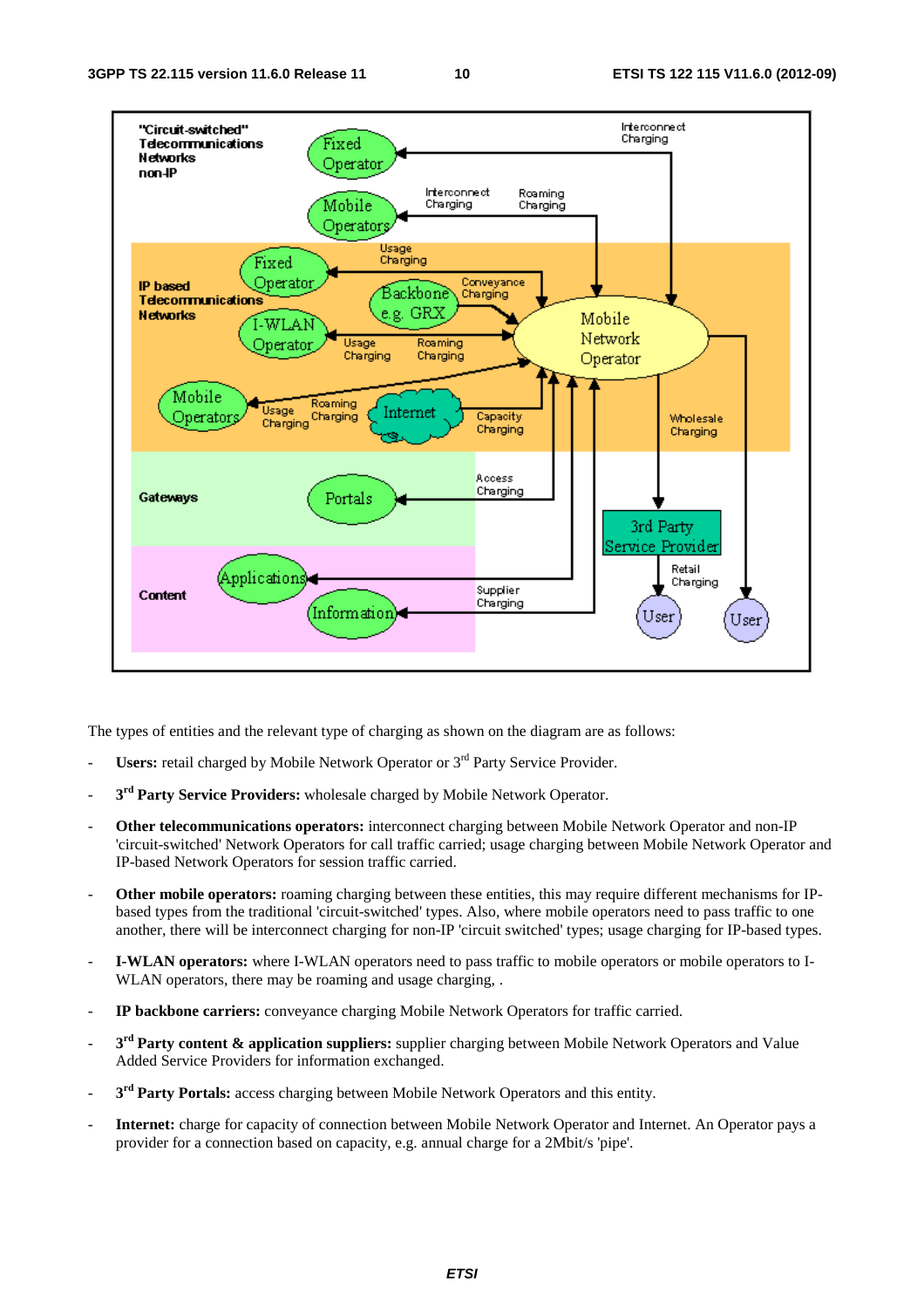### 4.3 Charging guidelines for IP-Multimedia services

#### 4.3.1 User Charging Requirements

This section describes the options required for the charging of end users. The network operator could charge users directly (retail charging) or charge a  $3<sup>rd</sup>$  party service provider (wholesale charging). These requirements can therefore apply to retail and wholesale charging. Note that the word 'session' is used to describe the connection between a user and either another user or a service. This term is used for IP connections rather than the term 'call' that is normally used for a connection over conventional (circuit switched) systems.

The various ways that users can establish sessions and the main components are described. Also, the required charging options are specified.

#### 4.3.1.1 Session End Point Configurations

A variety of different connection configurations are possible for IP multi-media independently of the components of the session being used. It should be possible to charge for the following types of sessions with the options identified. These charging options should be applicable to each medium separately. Note that not all the charging options need to be used and that some of the options can be used only if the particular party is using the resources of IMS:

The table below lists some example session scenarios and describes some of the possible charging options for each scenario. The table does not list all possible session scenarios nor does it list all possible charging options for the scenarios. Rather, the intent of the table is to emphasize the numerous charging options that shall be supported by an IP Multimedia System due to the complexity of sessions possible. The charging options shall adequately account for all session resources used in order to enable the operators to apply flexible billing policies and to satisfy regional and/or national regulatory policies.

In general, any session shall allow for the following charging options:

- To apply the 'Calling Party Pays' charging principle;
- A  $3<sup>rd</sup>$  party to be charged for all or part of the session:
- Split charging between any of the parties, including  $3<sup>rd</sup>$  parties;
- Session setup and session resources to have different charging rules. Different rules would be applied for example, in a scenario where **A** calls an advertising number, say **B**. **B** could be a web-based toy advertisement number, for example. In this scenario, **A** could pay for the initiation fee (session setup), and **B** could pay for the session resource.
- Any party can add another media to the current session in progress and any of the parties (not necessarily the one(s) being charged for the current session) can be charged for the additional media. For example, **A** calls **B** and **A** is paying for the audio; **B** adds a wireless video image to the call and pays for that portion. The individual resource set-up and usage should be separately identified. This supports the 'Calling Party Pays' model;
- During an active session, media types can change (e.g. audio changed to data) and shall be charged for appropriately. It is thus necessary to be able to detect a change of media during a session so that different rating may be applied.

It should also be noted that during a multi-party session, normally if the charged party drops off the session, all components being charged to that party should drop. But it is foreseeable to support a service option that allows the charged party to continue to be charged even if they drop off the session. The charging rules should support this option.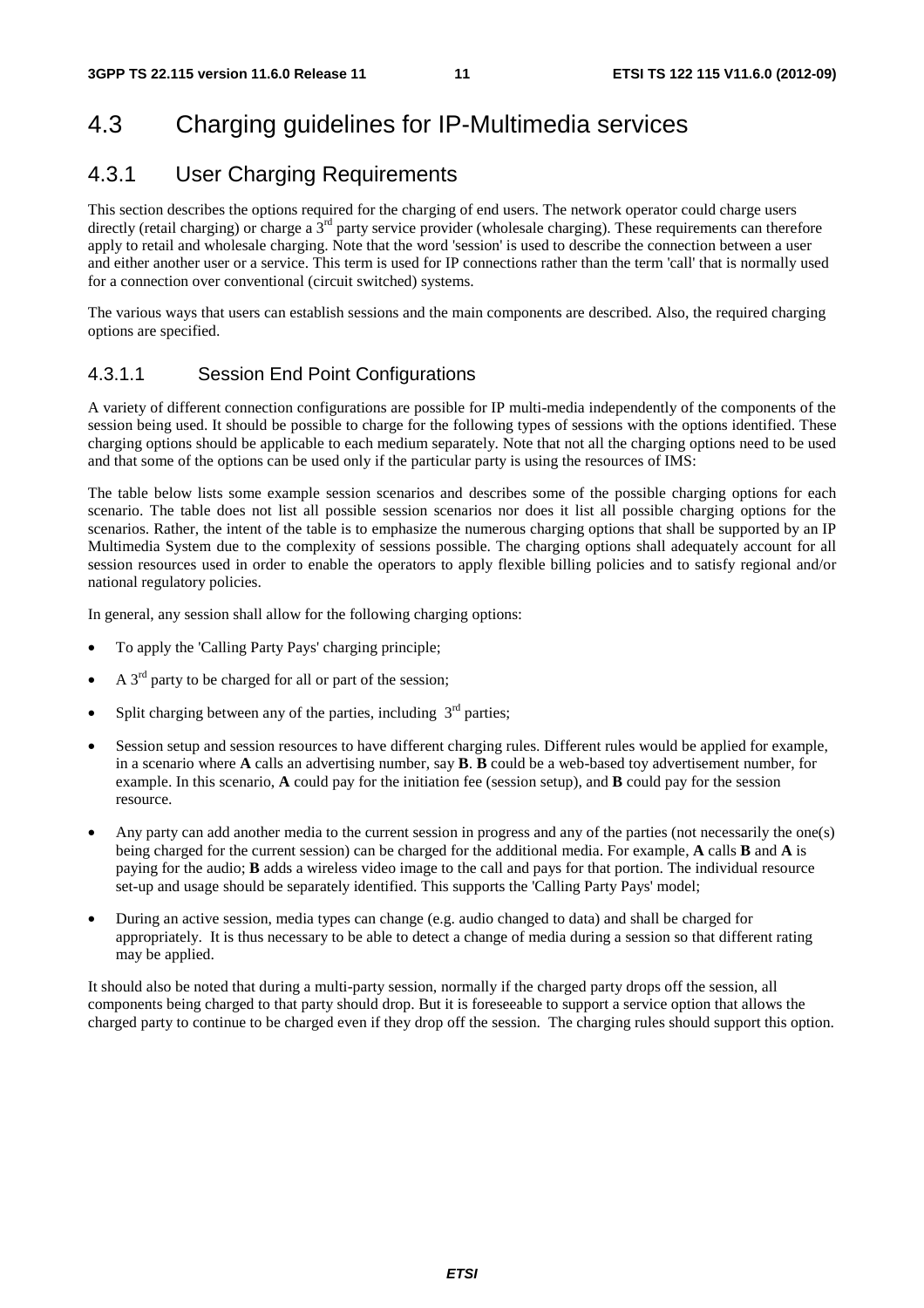| <b>No</b>      | <b>CONNECTION</b>                                                                                                            | <b>DESCRIPTION</b>                                                                                                                                                                                                                            | <b>CHARGING OPTIONS REQUIRED</b>                                                                                                                                                                                                                                                                                                                 |
|----------------|------------------------------------------------------------------------------------------------------------------------------|-----------------------------------------------------------------------------------------------------------------------------------------------------------------------------------------------------------------------------------------------|--------------------------------------------------------------------------------------------------------------------------------------------------------------------------------------------------------------------------------------------------------------------------------------------------------------------------------------------------|
| $\mathbf{1}$   | A sets up a session to B                                                                                                     | A simple connection between 2<br>subscribers or a subscriber and a<br>service (eg voicemail)                                                                                                                                                  | A pays for the session set-up to B<br>A pays for the session resource to B<br>B pays for the session resource to A                                                                                                                                                                                                                               |
| $\overline{2}$ | A sets up a session to B                                                                                                     | A simple connection where B is a 'toll<br>free' (800) type service                                                                                                                                                                            | <b>B</b> pays for the session set-up<br><b>B</b> pays for the session resource<br>A pays for part of the session resource<br>(i.e. allowing split charging between A &<br>B)                                                                                                                                                                     |
| 3              | A requests session with B, B<br>redirects to C                                                                               | This is redirection. The connection<br>path is not set up to B from A, instead<br>A is told to set up a connection direct<br>to $C$                                                                                                           | A pays for the session set-up to B<br>A pays for the session resource to C<br>C pays for the session resource to A<br>A pays for the session resource as<br>though it were to <b>B</b> and <b>B</b> pays for the<br>session resource to C as though it came<br>from <b>B</b>                                                                     |
| 4              | A requests session with B, B<br>forwards to C                                                                                | This is normal forwarding as in GSM.<br>The connection path is $\overline{A}$ to $\overline{B}$ "s home<br>network and B"s home network to C                                                                                                  | A pays for the session set-up to B<br>A pays for the session resource as<br>though it were to <b>B</b> and <b>B</b> pays for the<br>session resource to C.                                                                                                                                                                                       |
| 5              | A sets up sessions with<br>multiple parties (Multi-party)                                                                    | Connections to multiple parties are<br>initiated by A                                                                                                                                                                                         | A pays for the set-up of each session<br>A pays for each of the sessions resource<br>to each of the called parties<br>Each of the called parties pays for the<br>session resource to A                                                                                                                                                           |
| 6              | A has a multi-party session<br>where the individual parties<br>set up the session to A                                       | The multiple parties in the session<br>initiate the session to A                                                                                                                                                                              | Each party pays for the session set-up to<br>A<br>A pays for the session resource to the<br>multiple parties<br>The individual parties in the session each<br>pay for the session resource to A                                                                                                                                                  |
| $\overline{7}$ | A is in a session with B,<br>then puts <b>B</b> on hold to set up<br>a session with C, then<br>returns to B after dropping C | A still has a connection to B while<br>also in a session with C. The session<br>with <b>B</b> continues after the session<br>with C is terminated                                                                                             | A pays for each of session set-ups to B<br>and $C$<br>A pays for the session resource to B & C<br><b>B</b> & <b>C</b> pay for the session resource to A                                                                                                                                                                                          |
| 8              | A is in a session with <b>B</b> then<br>answers a session request<br>from C while keeping B on<br>hold                       | A still has a connection to B while<br>also in a session with C. The session<br>with <b>B</b> continues after the session<br>with <b>C</b> is terminated                                                                                      | A pays for the session set-up to B<br>C pays for the session set-up to A<br>A pays for the session resource to B and<br>С<br><b>B &amp; C</b> pay for the session resource to A                                                                                                                                                                  |
| 9              | A sets up a session with B<br>who is roaming in another<br>network                                                           | The connection is made from A to<br><b>B</b> <sup>"</sup> s home network and then<br>forwarded to <b>B</b> in the visited network.<br>(Normal GSM mechanism)<br>Alternatively, A is redirected directly<br>to <b>B</b> in the visited network | A pays for the session set-up to B<br>A pays for the session resource as<br>though it were to <b>B</b> in his home network<br>and B pays for the session resource from<br>his home network to the visited network<br>A pays for the session resource to <b>B</b> in<br>the visited network<br><b>B</b> pays for the session resource to <b>A</b> |

#### 4.3.1.2 Charging Principles For User Session Components

A number of different components can comprise a session. These components may be added or dropped from an ongoing session by any participating party. These components should be individually identifiable for charging purposes.

Generally, the party that adds a component should be responsible for the payment for the use of the component. However, it should also be possible to charge all users that need an increase in resource to handle the component. An example is 2 users in an audio session where one of the users upgrades the session to videophone session. Both users could be charged extra for the use of the video component as this requires extra resource at both ends.

Possible components are:

- Voice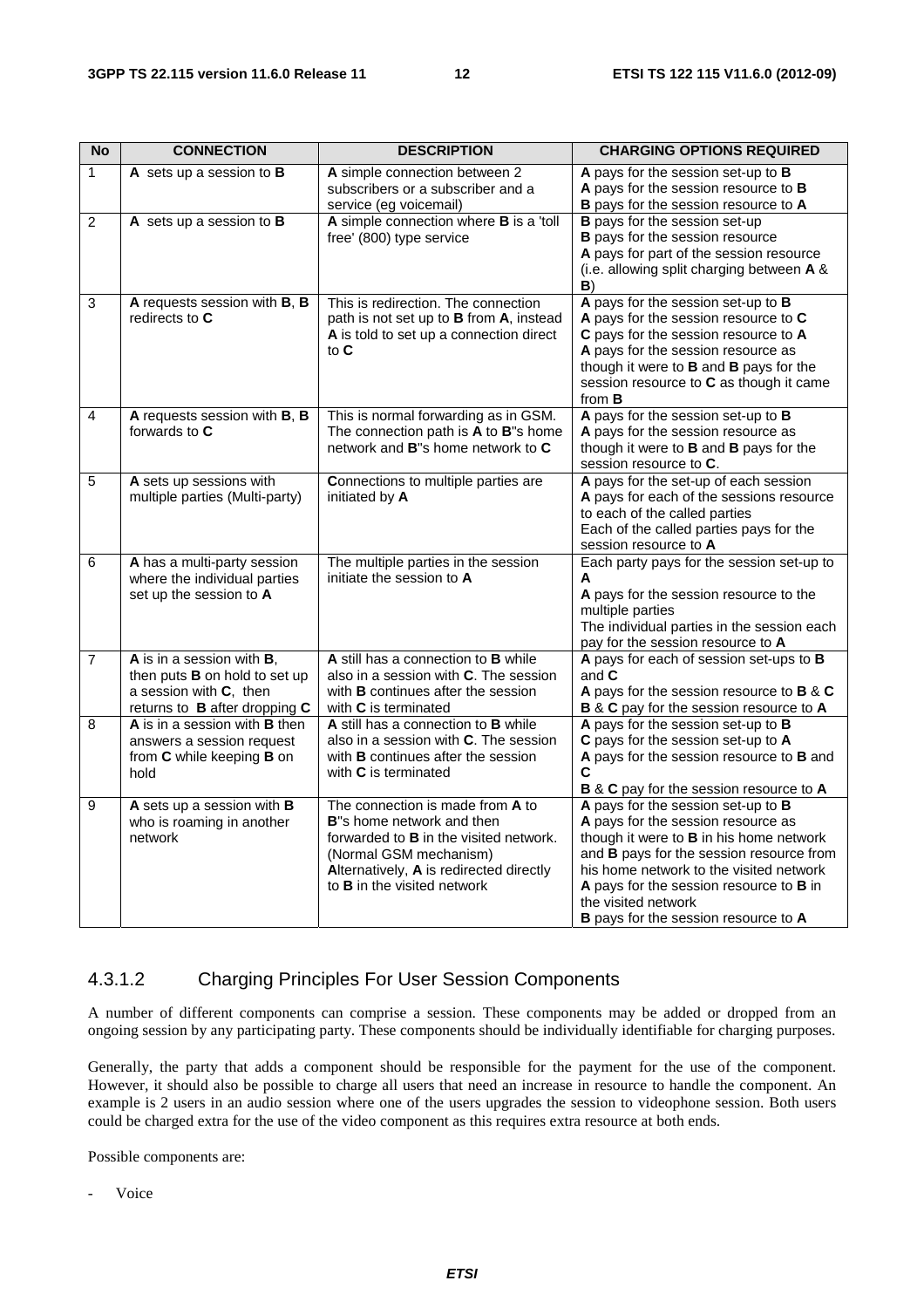- Audio (real time)
- Audio (streaming)
- Video (real-time)
- Video (streaming)
- Data (download/upload)
- Data interactive eg web browsing
- Messaging (SMS text type)
- E-mail
- Data stream (unspecified content) This is where the network operator acts as a 'bit-pipe'

It shall be possible to charge for each of these components separately in a session with the options shown in the table below.

It shall be possible for operators to be able to charge for individual components of sessions even if there is no identificable service. For example a proprietary codec may be used to set up an 'end-to-end' speech session where the network operator acts as a 'bit-pipe'. In this case, it should be possible for the operator to charge for this differentially. This type of component is called 'datastream' in the table below.

It might not be possible to apply some of the charging mechanism and type options described below depending on the capability of the networks used.

| <b>COMPONENT</b>                  | <b>CHARGING MECHANISM OPTIONS</b>                                                         | <b>CHARGING TYPE OPTIONS</b>                                                                                                                   |
|-----------------------------------|-------------------------------------------------------------------------------------------|------------------------------------------------------------------------------------------------------------------------------------------------|
| Voice                             | Charging principles as described in<br>section 4.3.1.1                                    | Charging by duration of session<br>Charging by QoS requested and/or<br>delivered                                                               |
|                                   |                                                                                           | One-off set-up charge                                                                                                                          |
| Real time Audio and Video         | Charging principles as described in<br>section 4.3.1.1                                    | Charging by duration of session<br>Charging by QoS requested and/or<br>delivered<br>One-off set-up charge                                      |
| Streaming Audio and Video         | Charged to the initiator of the request<br>Charged to the sender of the audio or<br>video | Charging by duration of session<br>Charging by volume of data, optionally<br>QoS-differentiated<br>One-off set-up charge                       |
| Data (upload or download)         | Charged to the initiator of the request<br>Charged to the sender of the data              | Charging by duration of session<br>Charging by volume of data, optionally<br>QoS-differentiated<br>One-off set-up charge                       |
| Interactive Data                  | Charged to the initiator of the session                                                   | Charging by duration of session<br>Charging by volume of data, optionally<br>QoS-differentiated<br>One-off set-up charge                       |
| Messaging (SMS text type)         | Charged to the initiator of the<br>message<br>Charged to the recipient of the<br>message  | Charging by event (eg like SMS)<br>Charging by volume of data                                                                                  |
| Unspecified content (data stream) | Charged to the initiator of the session<br>Charged to all parties involved                | Charging by duration of session<br>Charging by volume of data (sent &<br>received), optionally QoS-<br>differentiated<br>One-off set-up charge |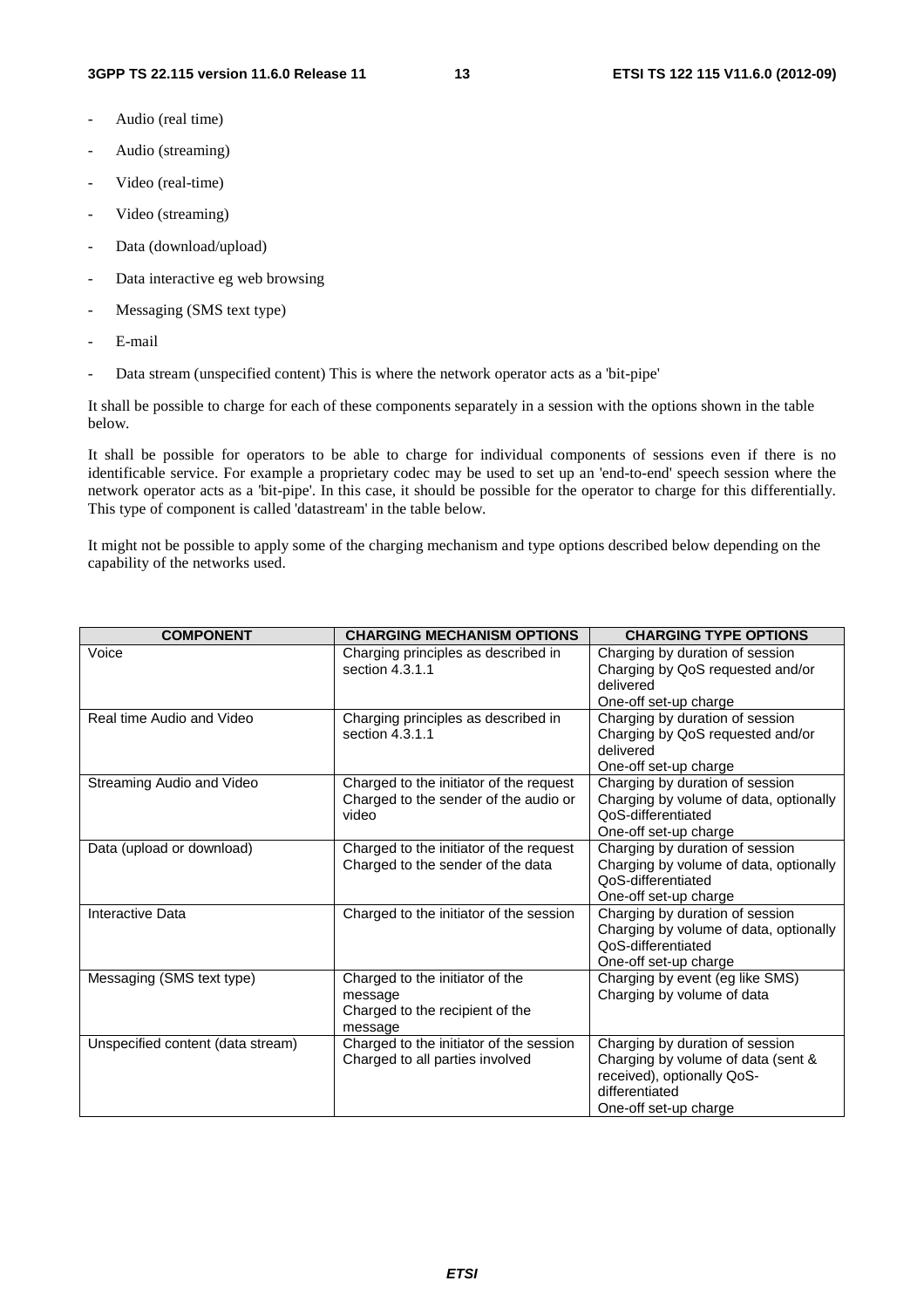#### 4.3.1.3 Other Charging Requirements

The user will also be charged for additional activities while in a session, for example downloaded applications or information. The table below shows some of these requirements and the priority. [This section will need to be further developed.]

| <b>CHARGING REQUIREMENT</b>         | <b>DESCRIPTION</b>                                                                                                                                                                 |
|-------------------------------------|------------------------------------------------------------------------------------------------------------------------------------------------------------------------------------|
| Downloaded items                    | User is charged for a specific item downloaded eg a<br>music file, video clip, application                                                                                         |
| Location based services             | User is charged for receiving information on his location<br>(charging based on accuracy as an option). This could be<br>a stand-alone location query or linked to another service |
| Content accessed or downloaded      | User is charged according to the value of the information.<br>Eg weather information, share price or other financial<br>information                                                |
| M-Commerce                          | Electronic transactions to $3^{rd}$ party suppliers of goods &<br>services                                                                                                         |
| Use of portal or other site         | User is charged for any access to a portal or any other<br>site. This could be a one-off charge or based on duration<br>or data volume of the portal or site use                   |
| APN and associated content          | User is charged for access to a specific APN and for the<br>content associated. Requirements are for further study.                                                                |
| Actual duration of rendered service | User is charged (e.g. for premium rate services or hotline)<br>based on the actual duration of the rendered service                                                                |

### 4.3.2 Roaming Charging Requirements

It shall be possible for a network operator to charge its users for activities while roaming. It shall be possible for a network operator to charge its users while roaming using the same principles used while on the home network. The ability to supply all the necessary information for all the charging options will depend on the capability of the visited network.

In addition, the network operators have to charge each other for the use of their networks by roaming users. The methods of charging between operators may be different from the methods used to charge the user. For example, a user may be charged by duration for voice sessions made while roaming but the home network may pay the visited network by volume of data used.

Mechanisms used in today"s networks may also be applied e.g. Inter-Operator Tariff (IOT).

The table below shows the types of charging principle that networks will require for roaming settlement and a priority for its provision.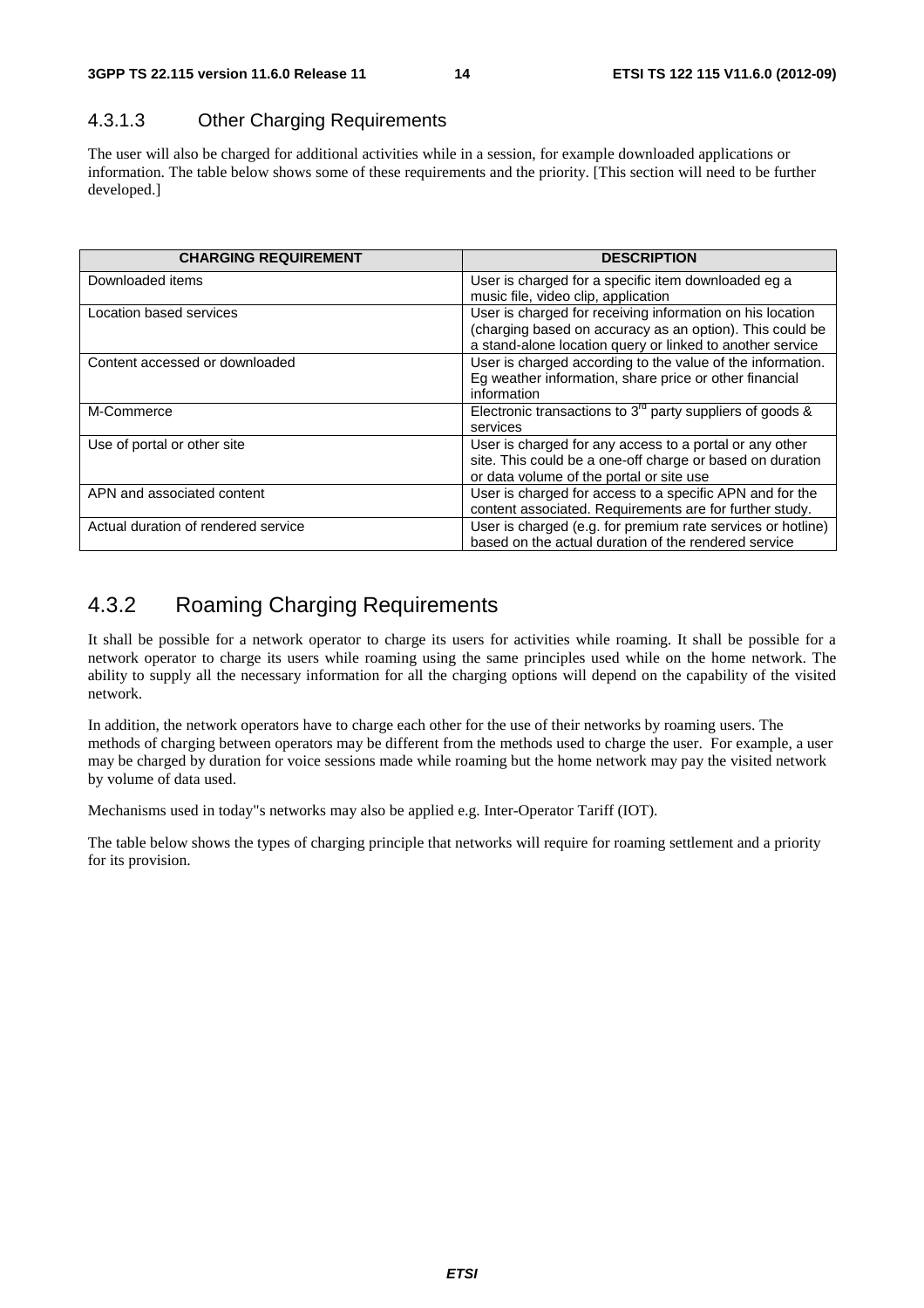| <b>ITEM</b>                    | <b>CHARGING METHOD DESCRIPTION</b>                                                                                                                                                                                                      |
|--------------------------------|-----------------------------------------------------------------------------------------------------------------------------------------------------------------------------------------------------------------------------------------|
| Charging for session use       | Sessions made by users while roaming charged<br>according to the principles described in section 4.3.1.1,<br>above. This includes duration and volume charging                                                                          |
| Downloaded items               | Items downloaded by the user while roaming from<br>providers associated with the visited network are charged<br>back to the home network for onward charge to the user                                                                  |
| Location based services        | Location information provided by the visited network is<br>charged back to the home network for possible onward<br>charge to the user.                                                                                                  |
| Content accessed or downloaded | Information that is accessed by the user while roaming<br>from providers associated with the visited network is<br>charged according to its value by the visited network back<br>to the home network for onward charge to the user.     |
| M-Commerce                     | Charging requirements between visited and home<br>networks for M-Commerce transactions made by a<br>roaming user are for further study.                                                                                                 |
| Use of portal or other site    | The visited network may charge the home network for<br>any access by the roaming user to a local portal or any<br>other local site. This could be a one-off charge and/or<br>based on duration or data volume of the portal or site use |
| APN & associated content       | Charge by visited network to home network for access to<br>a specific APN and for the content associated.<br>Requirements are for further study.                                                                                        |

#### 4.3.3 Interconnect Charging Requirements

This clause applies (but is not limited) to the following interconnection scenarios:

- Interworking between two IMS-based networks
- Interworking between IMS-based networks and PSTN/ISDN
- Interworking between IMS-based networks and TISPAN NGN supporting PES
- IMS transit scenario

The following charging requirements principles and guidelines shall apply for IMS when interconnected to other systems:

- Existing, legacy charging principles will need to be retained while there is a requirement to interwork with non-IP based 'circuit switched' type of networks
- All the charging and accounting information shall be collected as closest as possible to the interconnection point (subject to network element performance capabilities).
- A session or a service instance shall be uniquely identified within a network domain to allow a correct accounting and charging.
- The identities of the originating network and of the destination network shall be unique and transported at signalling layer. This applies also to transit scenarios.
- The interconnecting provider(s) will be able to apply Inter Operator Tariff schemes both for offline and online charging.
- Charging information will be available for recording at both ends of interconnected parties. The charging information shall be sufficient to enable inter operator accounting correlation and inter operator dispute resolution.
- The real-time transfer of tariff information in interconnection scenarios shall be supported when the serving network supports it, in order to support value added services that are billed by the caller's operator (e.g. Premium rate services 0900 or hotlines).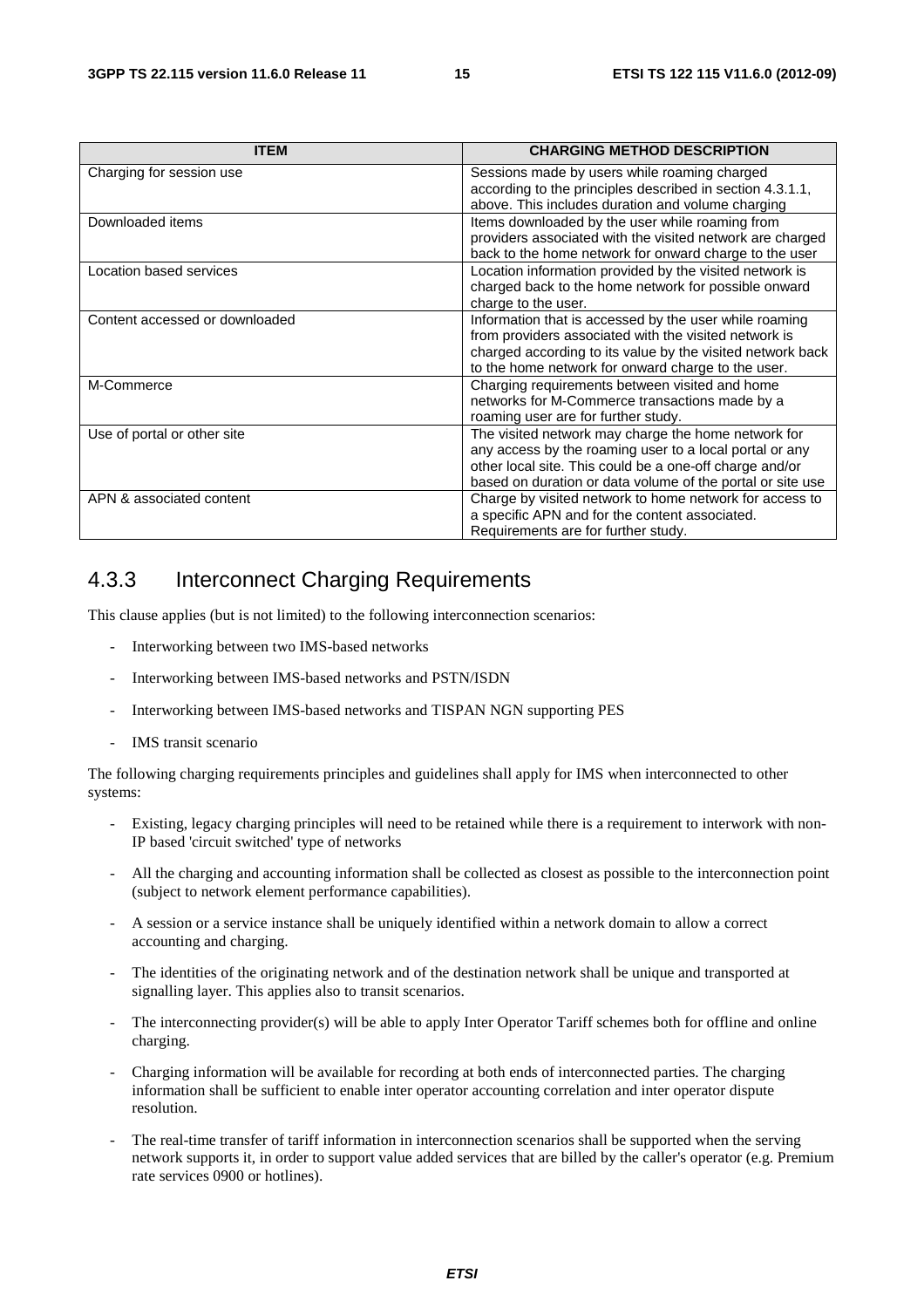- NOTE: Such services often appear as  $3<sup>rd</sup>$  party services where the tariff information resides in the called network and the caller"s operator does not have this information.
	- This tariff information must be submitted by the external provider in realtime, so that the caller's operator is capable of
		- providing AoC (Advice of Charge) information to the caller.
		- capturing the imported tariff information into charging records.

The service-hosting network shall provide appropriate charging information to the caller"s operator in a secure way, independently from the realtime transfer of charging information for AoC purposes.

NOTE: Where required to support offline charging for third party services where the tariff information resides in the called network and the caller's operator needs to bill the end user for that service.

#### 4.3.4 Conveyance & Usage charging requirements

It shall be possible for network operators (including mobile, fixed and IP backbone suppliers) to charge each other for the use of resources required to support user sessions. The items to be charged and the principles to be applied are described below.

The methods of charging between operators could be different from the methods used to charge the user. For example, a user may be charged by duration for voice sessions but the mobile network may pay the fixed network or  $3<sup>rd</sup>$  party carrier by volume of data used.

| <b>TEM</b>                | <b>CHARGING METHOD DESCRIPTION</b>                                                       |
|---------------------------|------------------------------------------------------------------------------------------|
| Session use               | Charging according to the resources used by duration of<br>session and/or by data volume |
| <b>Quality of Service</b> | Charging by QoS delivered to and from the other network                                  |

### 4.3.5 Charging 3<sup>rd</sup> parties

It shall be possible for network operators and  $3<sup>rd</sup>$  parties to charge each other for the use of their resources. Third parties include content and application providers and portals.

The items that will be charged and the principles are described below:

| <b>ITEM</b>          | <b>CHARGING METHOD DESCRIPTION</b>                               |
|----------------------|------------------------------------------------------------------|
| Content accessed     | The $3^{rd}$ party charges the end user (via the network         |
|                      | operator) for content accessed/downloaded                        |
| Access to site       | The $3rd$ party is charged by the network operator for each      |
|                      | 'hit' by its users                                               |
| Location information | The 3 <sup>rd</sup> party is charged by the network operator for |
|                      | information on the location of the user. Amount charged          |
|                      | could depend on accuracy of location information.                |
| Presence information | The $3^{rd}$ party is charged by the network operator for        |
|                      | presence information about the user.                             |
| Pushed information   | The $3^{rd}$ party is charged by the network operator for each   |
|                      | message pushed to the user, eg advertisements                    |

#### 4.3.6 Advice of Charge (AoC)

The Advice of Charge (AOC) supplementary service allows the served user to be informed of MMTel session related charging information.

AoC information may occur as: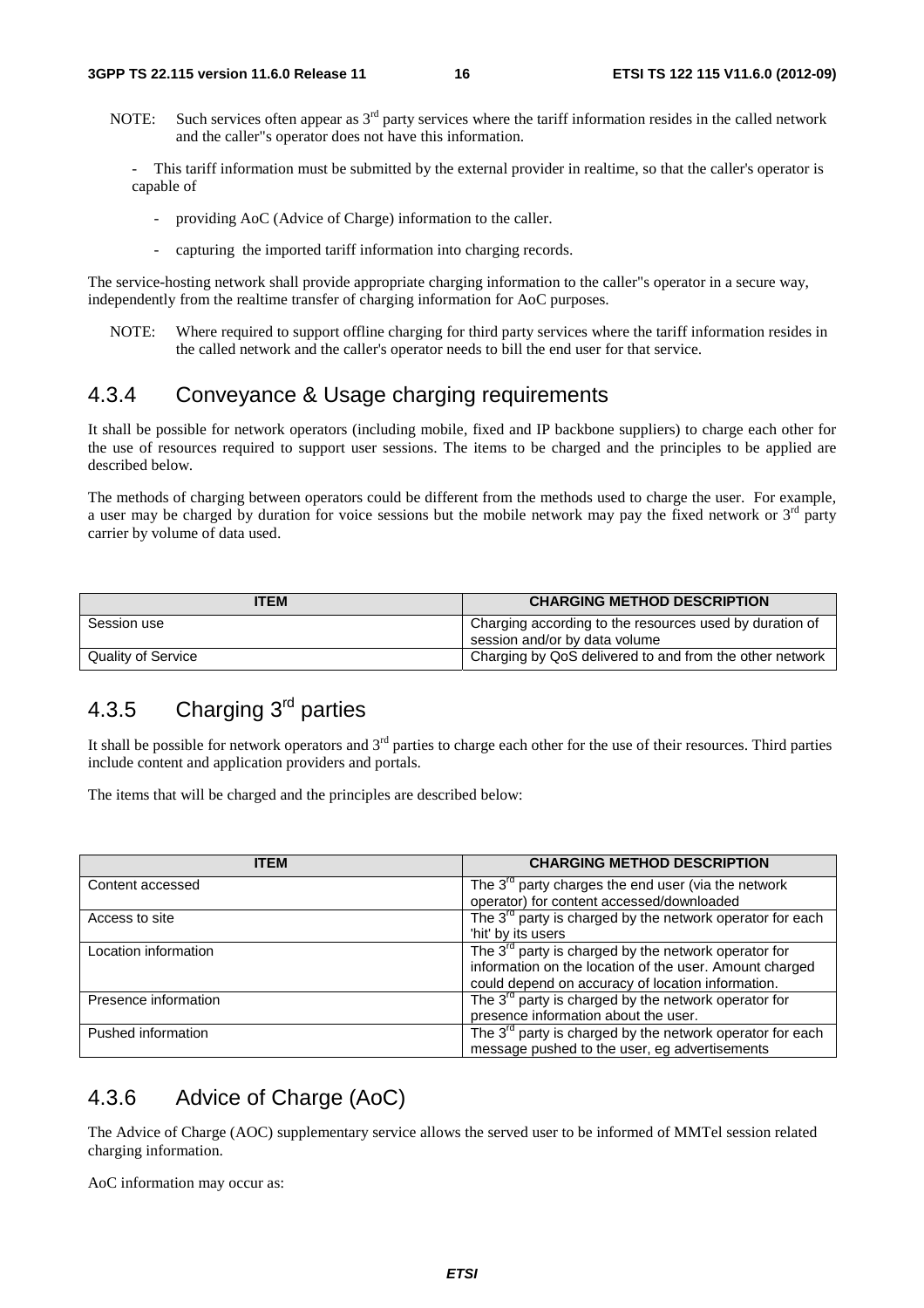- Advice of Charge for Information purposes (AoCI): This supplementary service provides the information to produce an estimate of the cost of the service used. This means that the displayed value and the cost of the service used (e.g. corresponding bill item) may differ.
- Advice of Charge for Charging purposes (AoCC): This supplementary service provides the means by which the UE may indicate the charge that will be made for the use of MMTel service (i.e. the cost of the service used.)

AoC-information may be sent to the served user at the following phases of communication:

- Charging information at communication set-up time (AOC-S): When the AOC-S supplementary service is activated, the IMS shall provide the user with information about the charging rates at communication establishment. In addition, the IMS may inform the served user at the communication set-up time if a change in charging rates is to take place after the communication set-up.
- Charging information during the communication (AOC-D): After the AOC-D supplementary service is activated, the IMS shall provide the user with charging information for a communication during the active phase of this communication. The supplied charging information shall be provided as a rate of communication service (e.g. costs per minute) or as a cumulative charge incurred so far for the communication (i.e. charges recorded from the start of the communication and until the moment the charging information is sent to the served user), or as charging units. When the call is released, the network shall send the recorded charges for the communication to the served user.
- Charging information at the end of the communication (AOC-E): When the AOC-E supplementary service is activated, the network shall provide the served user with charging information indicating the recorded charges for a communication when this communication is released.

Compatibility with existing, legacy AoC principles from both fixed and mobile networks shall be taken into account. This comprises (but is not limited to) the following requirements for AoC as specified in TS 22.086 [5], ETS 300 178 [6], ETS 300 179 [7], ETS 300 180 [8], TS 183 047 [9] and TS 183 058 [10].

AoC shall be also supported for interconnection scenarios.

#### 4.3.7 Service Aware Charging Requirements

Service Aware Charging provides the means to perform charging based on identified IMS communication service and the service in use.

To facilitate service aware charging, the system shall support the possibility to identify the IMS communication service and the service in use in the charging and accounting data collection.

To ensure that service aware charging can be provided when roaming, the home network shall have the possibility to provide the unequivocally identified IMS communication service to the visited network.

### 4.4 Additional Charging requirements for prepay services

A prepay service allows a subscriber to pay in advance for the use of specific services, the prepay account will be decreased each time the subscriber uses the services related to that account.

In a multi-service environment like 3GPP system, a subscriber can have different prepay accounts for different kinds of services (e.g. internet access, m-commerce, infotainment, location based services etc.).

In order to guarantee the use of the prepay services, the following general requirements shall be fulfilled:

- The prepay service shall check a subscriber"s prepay account for coverage of the requested service charges prior to execution of that service.
- All charging information related to a specific prepay account shall be prevented to the user when the prepay credit of that account is exhausted or expired.
- All the ongoing charging information related to a specific prepay account shall be immediately (within a few seconds) interrupted as soon as the prepay credit of that account exhausts or expires.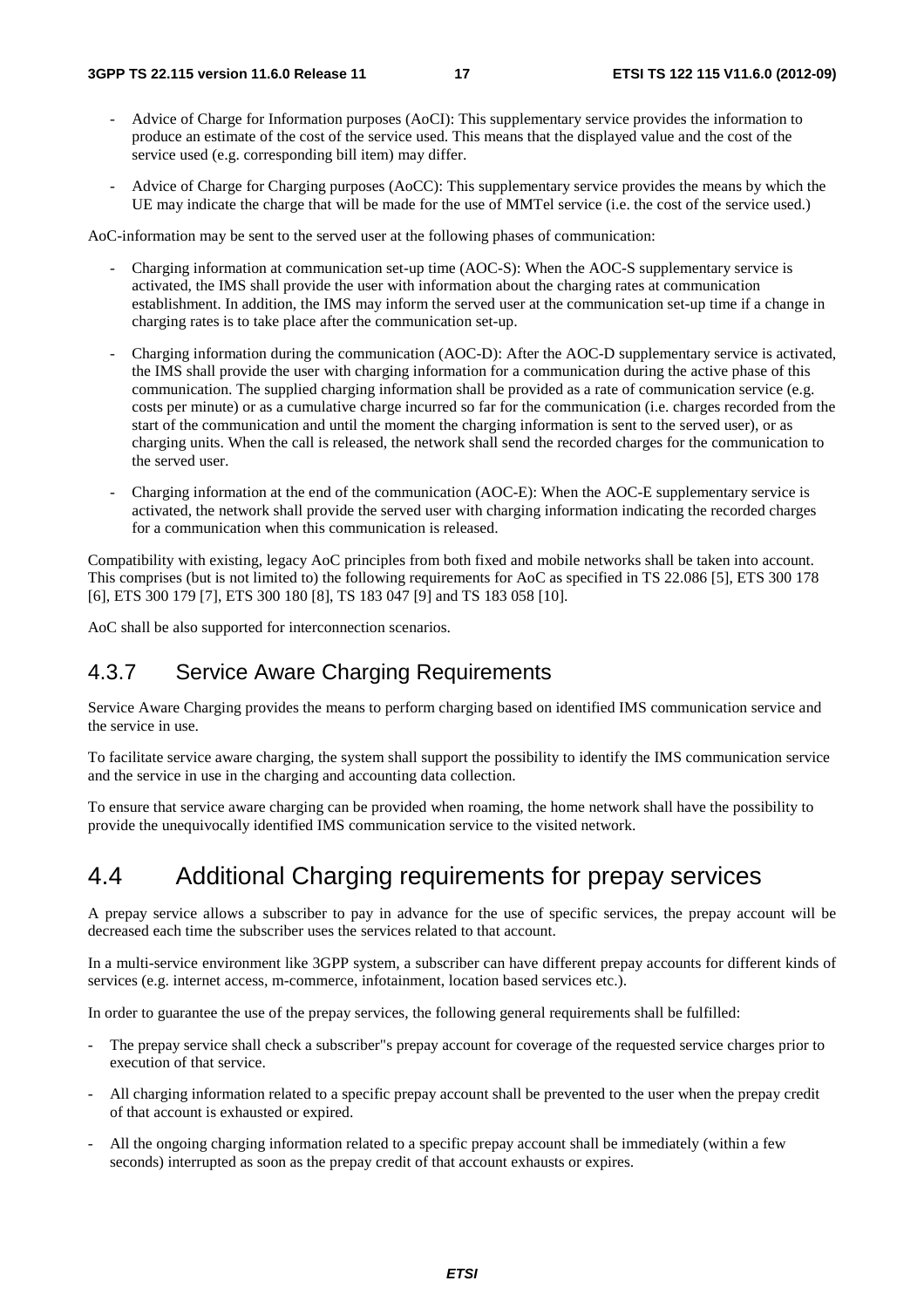The prepay service shall decrease the prepay account each time the subscriber uses the services related to that account.

It should be possible to support more than one prepay account for a user if needed.

To guarantee a meaningful multi-prepay account concept, at least 2 different prepay accounts should be supported.

### 4.5 QoS and gating based on spending limit

- When the subscriber spending limit has reached a pre-set limit, the system shall be able to trigger a  $QoS$ downgrade and/or restrict access to one, several or all IP services based on operator pre-defined thresholds.
- NOTE: A spending limit is the usage limit (e.g. monetary, volume, duration) that a subscriber is allowed to consume.
- When the subscriber spending limit (e.g. monetary, volume, duration) has been increased, the system shall be able to modify resources (e.g. QoS, Bandwidth, access) to services accordingly.
- The home network shall be able to enforce the subscriber spending limits for a roaming subscriber without having dedicated support of the feature in the visited network.
- Additional signalling load should be minimized.

### 5 Collection of charging information

The standard shall support the collection and transfer of charging information in order to facilitate:

- interworking with Release 98 and earlier releases
- fraud management procedures;
- unsuccessful calls and sessions documentation (e.g. for billing purposes);

Note: collection of charging information due to error in the signalling flows (e.g. incomplete or erroneus call setup) are not required;

- detailed itemised billing
- allow for prepay charging

Generally, the charging information collected shall support the high level principles in section 4 (above) and the requirements identified for inter-operator charging as elaborated by the GSM Association. The information listed below is the minimum requirement.

### 5.1 Charging information Requirements

Charging information shall be collected in the Serving Network to record chargeable User or Mobile Station activity and inter-carrier connections. Some of the information is provided by the user, other information is only available in the network element of the serving network.

Depending on the type of charging information some of the data may not be available or might not be required.

#### 5.1.1 Information provided by the user

The user"s user equipment that is incurring the charge shall provide the following information to the serving network:

- User identity used for authentication;
- Home environment identity;
- Terminal Identity and Terminal Class;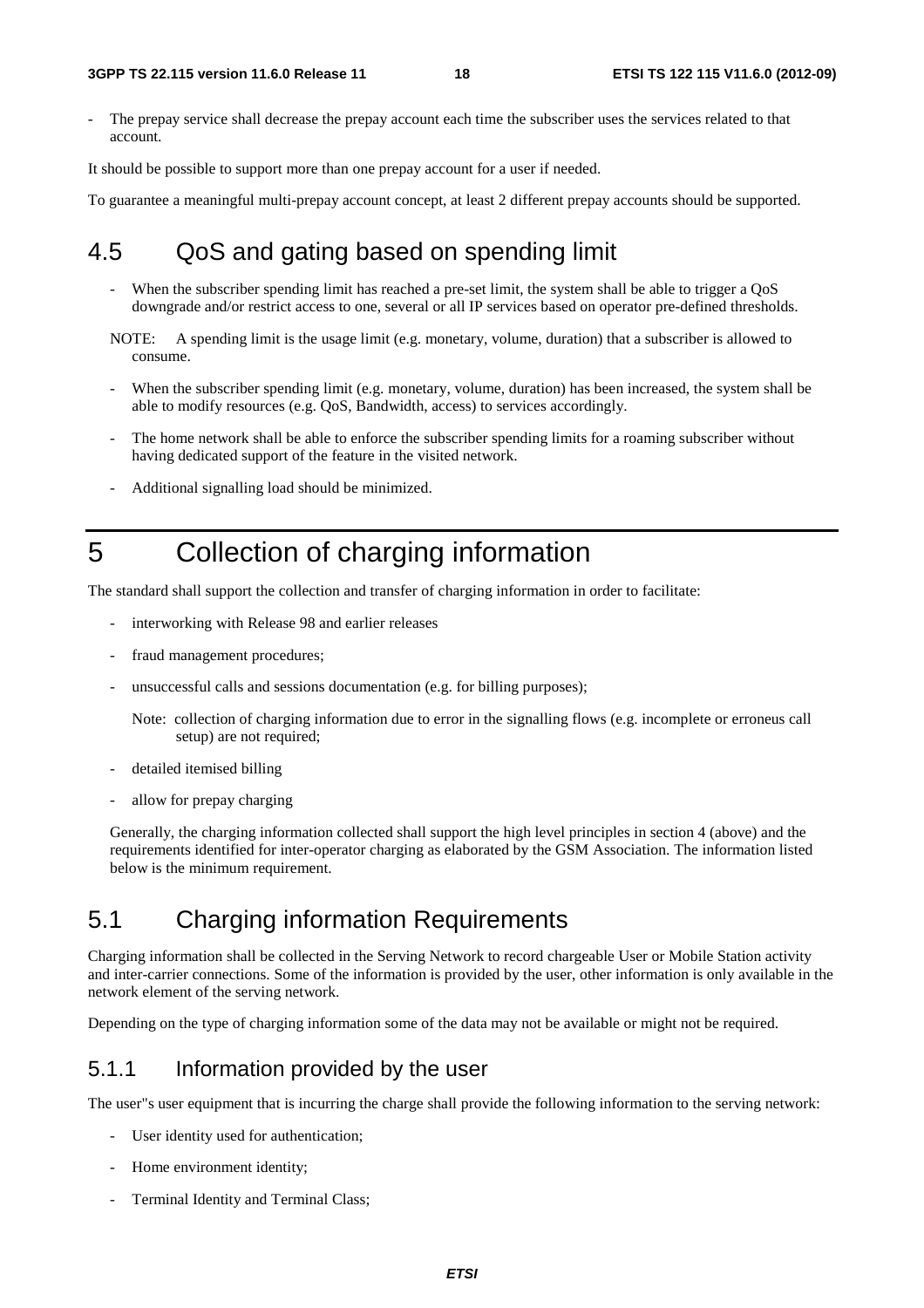- Destination endpoint identifier for service requested (e.g. B number);
- Resource requested (e.g. bandwidth, connectionless);
- QoS parameters (e.g. maximum delay);
- IP Multimedia capability requested (e.g.media components).

#### 5.1.2 Information provided by the serving network

The network serving the user shall provide the following information to the home environment:

- All of the information listed in section above (Information provided by the user);
- Serving network identity;
- Recording network element identity;
- Universal Time (UT) at which the service request was initiated;
- Universal Time (UT) at which resources were provided for the service;
- Universal Time (UT) at which the service execution was successfully completed:
- Universal Time (UT) at which the service execution was unsuccessfully completed;
- Local time of the serving cell when the service request was initiated for the originating or terminating UE. This could either be explicitly reported, or implicitly reported by providing three pieces of information: the UTC, the time zone offset from UTC, and an indication of daylight savings time;
- Cause for unsuccessful completion of the service execution. At least the following causes shall be included:

-the terminating party does not respond;

-communication rejected by the terminating party;

-network determined terminating party busy;

-network congestion;

- -terminating party non reachable (out of coverage, switched-off);
- -destination non reachable (non active address, non-existing address).
- Resource allocated to the user;
- Quantity of data transferred both to and from the user;
- QoS provided to the user;
- Location of the user in the standard format used for 3GPP location based services (e.g. geographical co-ordinates, Cell ID);
- Network determined PLMN ID and Cell ID;
- whether GSM Optimal Routing was applied;
- If IN or CAMEL services were applied, the service parameters and the actually used destination number and calling party number identification;
- Time duration covered by this charging information to an accuracy of at least 1 second;
- Unique identity of the chargeable event which allows the billing system to correlate all charging information belonging to the same chargeable event;
- Unique charging information identity (unique per network element in a period of about 100 days);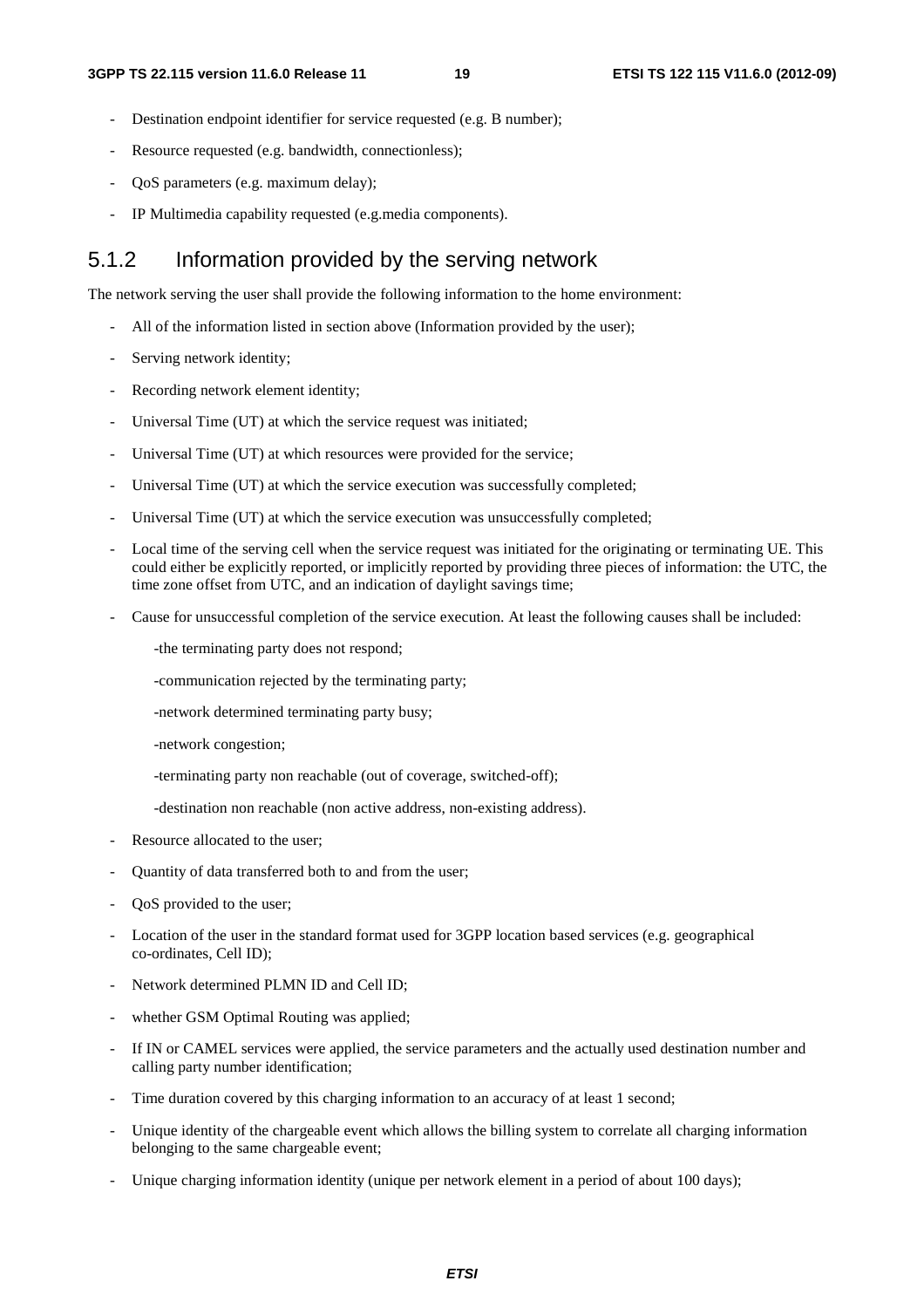- IP Multimedia capability provided to the user;
- VAS information;
- Identifier of third party accessed by the user;
- Presence Information:
- Service Identification (eg voice call, video call, data download etc);
- Supplementary Services used;
- Prepay account identifier and related information.

#### 5.1.3 Charged Party

For subscription related chargeable events the charging information shall indicate the charged party, i.e. normally the calling party. As alternative it should be possible to apply reverse charging or to charge the event to a party not involved in the event itself (e.g. a company as VPN subscriber). It should be possible for multiple leg calls (e.g. forwarded, conference or roamed) to be charged to each party as if each leg was separately initiated. However, in certain types of call, the originating party may wish/be obliged to pay for other legs (e.g. SMS MO may also pay for the MT leg.).

It shall be possible to change the chargeable party at the call set-up.

In case of inter-network chargeable events, the charging information usually does not contain the charged party, but it can be derived from network configuration information contained in the charging event data..

For each party to be charged for a chargeable event or parts of it charging information shall be collected.

#### 5.1.4 Information provided by the third party accessed by the user

Supply of Value Added Services, especially in IP based environment, is often made with the aid of third parties typically represented by portals and content/application providers.

To execute an effective charging of these services, the following charging information should be provided by the third party:

- Third party identity;
- Type of service (information, entertainment, gaming, public utility);
- Change in the type of service provided to the user;
- Type of content (picture, videoclip, mp3 file, java file);
- Universal Time (UT) at which the service request was initiated;
- If a service change happens, Universal Time (UT) at which the service provision was initiated;
- Universal Time (UT) at which the service execution was successfully completed;
- Universal Time (UT) at which the service execution was unsuccessfully completed;
- Cause for unsuccessful completion of the service execution. At least the following causes shall be included:

-the terminating party does not respond;

-communication rejected by the terminating party;

-network determined terminating party busy;

-network congestion;

-terminating party non reachable (out of coverage, switched-off);

-destination non reachable (non active address, non-existing address).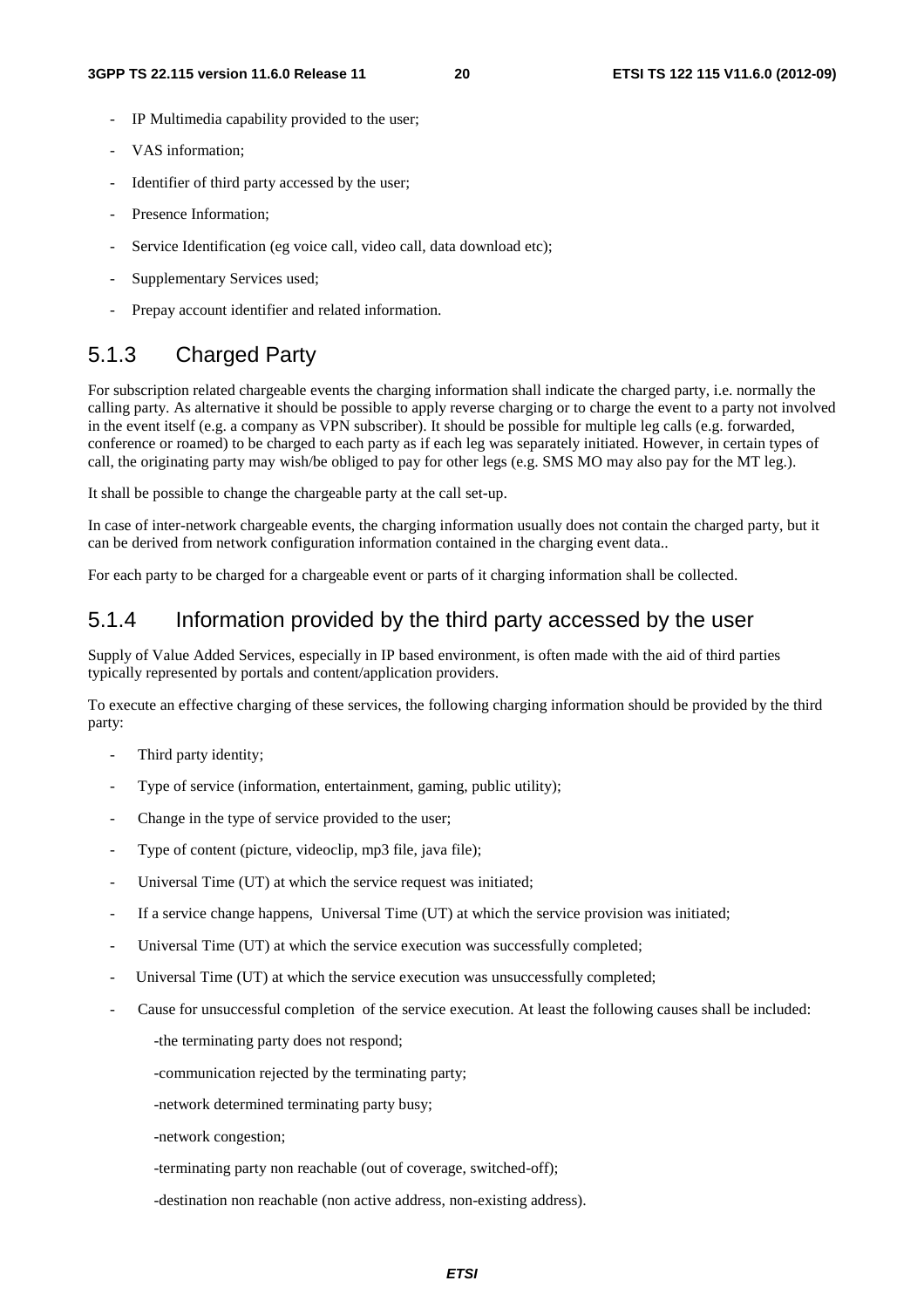- Cause for Abnormal reject of the service:
- Universal Time (UT) for abnormal reject of the service

### 5.2 Special Cases

#### 5.2.1 Long calls and sessions

The advent of packet data services, which can extend for very long periods of time (days, weeks etc), although at low cost because charges are based on data throughput, may mean that charging information are only output at the end of very long periods. For this reason the serving network shall support the transmission of charging information also during the life of the packet data session, either when some charge value is reached or some duration or some data volume or all three, to allow for both charging settlement and cost control.

#### 5.2.2 Multimedia calls

During one call the user may invoke different services like speech, data transmission, video and audio, which may lead to a separate collection of charging information for each service in different network components. In this case, the billing system shall be able to correlate these charging information and to indicate to the user that they belonged to one call.

#### 5.2.3 Service Change

Sufficient information about a service change using SCUDIF changing a voice call to a CS multimedia call, or vice versa, shall be collected to enable operators to apply maximum flexibility in charging. This information is collected on top of the data that is already available for the underlying call now subject for the service change.

On a service change using SCUDIF the following information shall be collected on both sides of the call:

- 1) Initiator of the service change (A side or B side)
- 2) Type of the service change (To speech or to multimedia)
- 3) For a service change to multimedia: nature of the service change (User or network initiated service change)

#### 5.2.4 E-Commerce

The 3GPP system may be used to trade soft goods (e.g. information, video, audio), or hard goods (e.g. books) of high or low value per item between the user and a merchant. It shall be possible for such merchants to charge users directly for services they provide. Electronic payment mechanisms are or shall be made available through other standards (micropayment, credit card payment, etc), and therefore are outside the scope of this specification 3GPP shall not prohibit the use of these mechanisms, and, where possible, shall provide the basic communications transport to allow them to be used effectively.

However, if the serving network acts as merchant of soft goods, it may charge the user directly, collecting the related charging information as described above or using micropayment mechanisms.

#### 5.2.5 Volume Based Charging

It shall be possible to charge for the total volume of data/packets sent and received by the user.

#### 5.2.6 VAS

It shall be possible to charge the user for Value Added Services offered by the network in terms of access, surfing, queries etc. irrespectively of the volume of data sent or received by the user.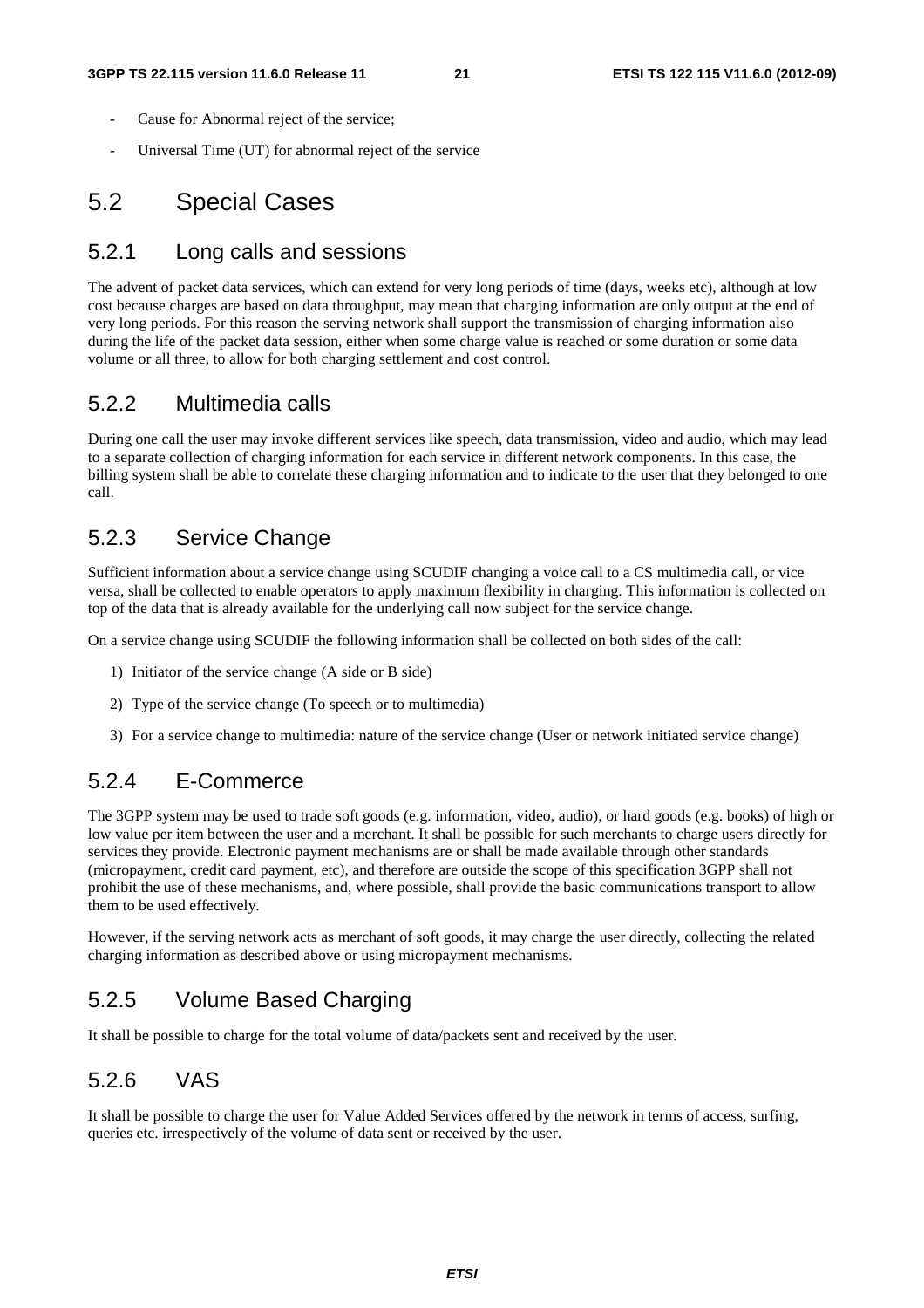### 5.2.7 Usage of IP Multimedia service

It shall be possible to charge the usage of IP multimedia service independently of the volume of data sent or received by the user. Information on the IP Multimedia capability provided to the user (e.g. voice, mixture of voice and video component, numbers of parties) should be available in the charging information.

#### 5.2.8 I- WLAN

I-WLAN charging issues are captured in 3GPP TS 22.234 [3].

#### 5.2.9 Charging for two( and multi)-phases services for IMS networks

It shall be possible to charge a service change in case of VAS that foresee different service phases at different tariffs. This applies both at the interconnection between IMS network operators and at the interconnection between IMS network operators and service providers.

This information is collected on top of the data that is already available for the underlying communication now subject for the service change.

### 5.2.10 CSG charging requirements for UTRAN and E-UTRAN

Detailed requirements for CSG access may be found in 3GPP TS 22.220 [12].

Charging related requirements:

- It shall be possible to charge subscribers for consuming network services via a CSG cell based on the following information:
	- CSG identity of the CSG cell
	- subscriber membership of the CSG
	- type of service consumed by the subscriber
	- addition to and deletion from a CSG
- An operator shall be able to provide applicable tariffing information when a subscriber is added to a CSG.
- The network operator shall be able to charge both on-line and off-line for subscribers consuming network services via a CSG cell.

### 5.2.11 Inter-UE Transfer charging

It shall be possible to charge for Inter-UE Transfer (i.e. transfer/replication/sharing) of media components across multiple IMS UEs .

#### 5.2.12 Selected IP Traffic Offload charging

The network shall be able to apply volume-base charging to a subscriber regardless of whether the subscriber"s traffic has been offloaded from the mobile operator"s network as described in 3GPP TS 22.101 [1].

For subscribers" traffic offloaded from the mobile operator network, the network shall be able to apply either online or offline charging.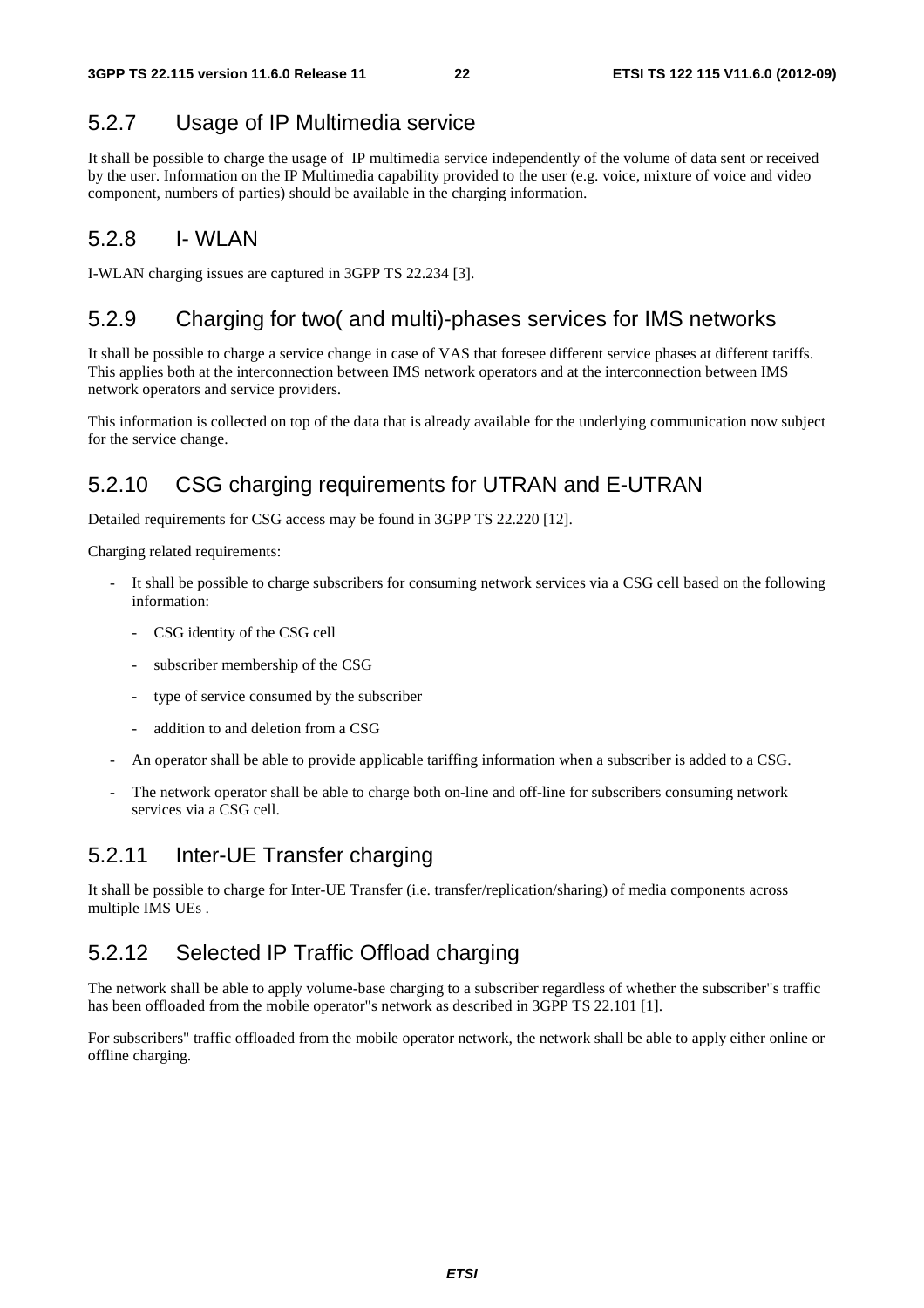### 6 Transfer of Charging Information

The efficient transfer of charging information between serving networks and from serving networks to home environments requires a standardised interface between these entities. It shall be possible to define different time intervals for the transfer of charging information between serving network and home environment (e.g. when a chargeable event occurs, when a chargeable event is initiated by the user, when a chargeable event terminates, at regular intervals during a chargeable event).

The format of the charging information exchanged (see 5.1) shall be standardised. It shall be possible for the relevant parties to agree minimum and maximum age of charging information transferred between themselves.

### 6.1 Integrity, Secrecy and Validation of Content and Receipt of Charging Information

The transmission mechanism for charging information collected in 5.1 above shall ensure its integrity and secrecy.

A mechanism to validate the source and integrity of the information shall be provided so that:

- the home environment shall be able to validate the source and integrity of the charging information supplied by the serving network;
- the serving network shall be able to validate the source and integrity of the charging information supplied by the user;
- the serving network shall have proof that services were provided to a specified user.

### 7 Accounting and Settlement

The serving network shall collect and process the charging data generated in its network elements. The record of each individual transaction shall be reported to the home environment at short time intervals in order to allow further processing by the billing system in the Home Environment, provide itemised bills, and to deal with any disputes regarding charges both for users and for other visited networks and home environment.

The standard shall support the transfer of charging data at different intervals as required by the Home Environment (e.g. short time intervals, real time, other regular intervals).

### 7.1 Delegation of charging authority

The registration process allows the home environment to authenticate users before they incur any charges. Once authenticated, the home environment then delegates authority to the serving network operator with which he has a direct commercial relationship to incur charges for services supplied to that user. The direct commercial relationship may be with either the serving network operator if known directly by the home environment or a network operator known to the home environment. This procedure uses each network as trusted third parties in a chain of delegation between entities, thus allowing commercial transactions between entities who have no direct commercial dealings. There shall be an authentication procedure between all entities in the 3GPP system which have a commercial relationship.

In the case of a multimedia telephony, when the HPLMN requests that optimal media routeing is not applied, the VPLMN shall disable optimal media routeing for all the subscribers of the requesting network.

### 7.2 Fraud Control

A mechanism to control fraud shall be provided by the serving networks and the home environment.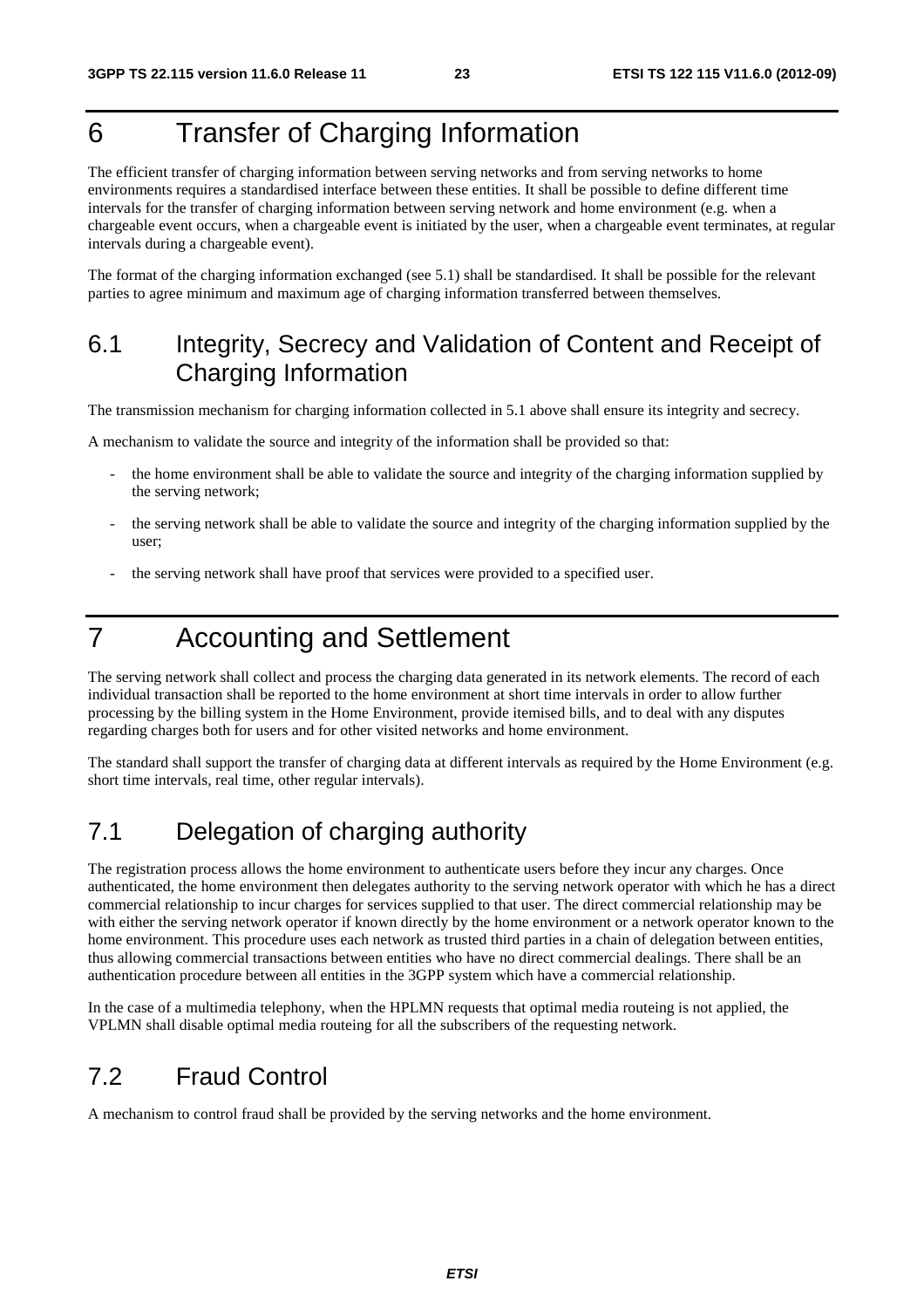#### 7.2.1 Fraud Control by the Home Environment

Charging information shall be collected by the home environment in real time from all serving networks which its users are allowed to use. The billing system in the home environment shall process the information in real time and provide the means to set charge thresholds per time interval upon which some actions may be started, such as informing the customer care centre or even barring the user in the HLR.

It shall be possible for the Home Environment to define different time intervals for the collection and the processing of charging information (e.g. real time, short time, other regular intervals).

#### 7.2.2 Fraud Control by the Serving Network

Charging information shall be collected from the network elements and processed in real time. This will allow the serving network to always be aware of the exposure to visitors. A limit for the accumulated charges for all visitors from one home environment or a limit per visitor may be agreed between the home environment and the serving network.

It shall be possible for the Serving Network to define different time intervals for the collection and the processing of charging information (e.g. real time, short time, other regular intervals).

### 7.3 Cost Control

A mechanism shall be standardised providing an indication to the user (if involved in the chargeable event) of the charges to be levied for a chargeable event. This mechanism shall be able to handle all possible charging scenarios, and all service and tariff variants that the home environment and the serving network may offer to the user.

The user shall be able to set in his home environment a limit for the accumulated charges per time interval. Upon exceeding this limit or prior to incurring a charge which would exceed the limit, certain actions may be desired by the user:

- notification to the user, requesting to extend the limit; or
- Home Environment barring allowing no further originating calls; or
- Home Environment barring cancelling the roaming permission.

#### 7.3.1 Cross Phase Compatibility

For Release 99 the cost control mechanism may be based on Advice of Charge. However the Release 99 standards should not prevent the future implementation of the full Cost Control requirements.

The Release 99 standards should allow these new features to be introduced in a backward compatible manner; specifically terminals conforming to Release 99 standards should continue to support the Release 99 service requirements when operating with future implementations of Advice of Charge in the Home Environment.

### 7.4 Inter-network Settlement

Mechanisms shall also be provided to allow inter-network settlement of charges on a bulk basis. The same mechanisms shall be used between home environments and serving networks. This will allow each of these parties to meter the total input and output of charges and thus determine the payments required on a periodic basis between each of the parties with which they directly interact. The mechanisms used shall allow each of the parties to meter charge flows independently, with the aim of matching the values recorded at both sides of the same interface. The imbalance in charge flow shall be accumulated in short time, such that each entity can be informed when a threshold has been exceeded and determine whether to continue.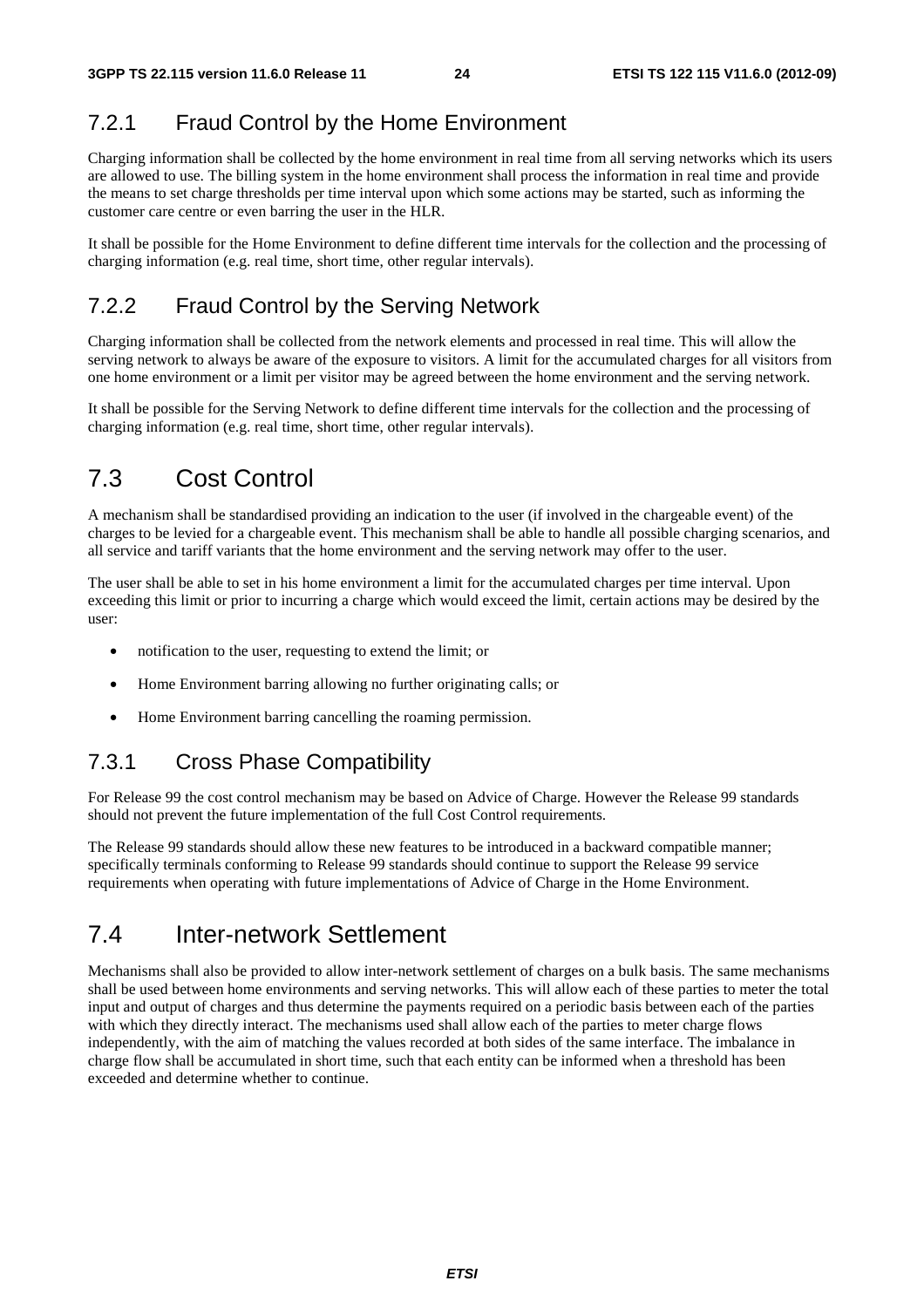### 8 Automatic Roaming Agreements

Support for the requirements in this section is not required in Release 99. However the Release 99 standards should not prevent the future implementation of this requirement in a backward compatible manner (eg a roaming broker enabled Home Environment should inter-operate with a R99 Serving Network).

It is a requirement that users shall be able to obtain service and use chargeable services with networks with whom neither they nor their home environment have any direct commercial agreement. This shall be enabled by interworking via trusted third parties. Each Home Environment shall interwork with one or more serving network operators, with whom they would negotiate a commercial roaming agreement and test the interworking. Any user wishing to use the services of a particular serving network would register with that serving network, that would either directly or indirectly interwork with the home environment. Fraud and cost control mechanisms shall be used to ensure that charges incurred for 3GPP services do not exceed the credit limits set. This can be applied for the user and the other roles involved in commercial dealings. In practice, any serving network shall be capable of operating as a roaming broker.



**Figure 1: Registration and Roaming Process** 

### 8.1 Routing the Registration Request

The same mechanisms used for routing calls and resolving addresses shall be used to route the subscription identity back to its Home Environment. The standard shall support a routing identification mechanism to allow a serving network, which does not maintain its own list of all known HE, to determine the appropriate route to reach a given HE. A number of alternative routes may be possible, and ideally the system should be capable of determining the lowest cost to the end user.

Typically, smaller networks will only have a limited number of external connections to other networks or clearing houses, but may not know which one to use for an unknown (new) HE. In this case, the serving network may make a number of inquiries for each route to determine the lowest cost route to handle the call.

### 8.2 Settlement of charges

Settlement of charges incurred by a user shall be on a wholesale basis between the different parties involved in the registration link. By authorising a user to register, or a roaming broker to pass that on, each party is in turn authorising charges up to a maximum credit limit with the adjacent party. Any charges levied can then be paid to the adjacent party on a wholesale basis at the end of a mutually agreed accounting period. Funds are thus passed between each party for the services supplied by the network operator in a serial fashion.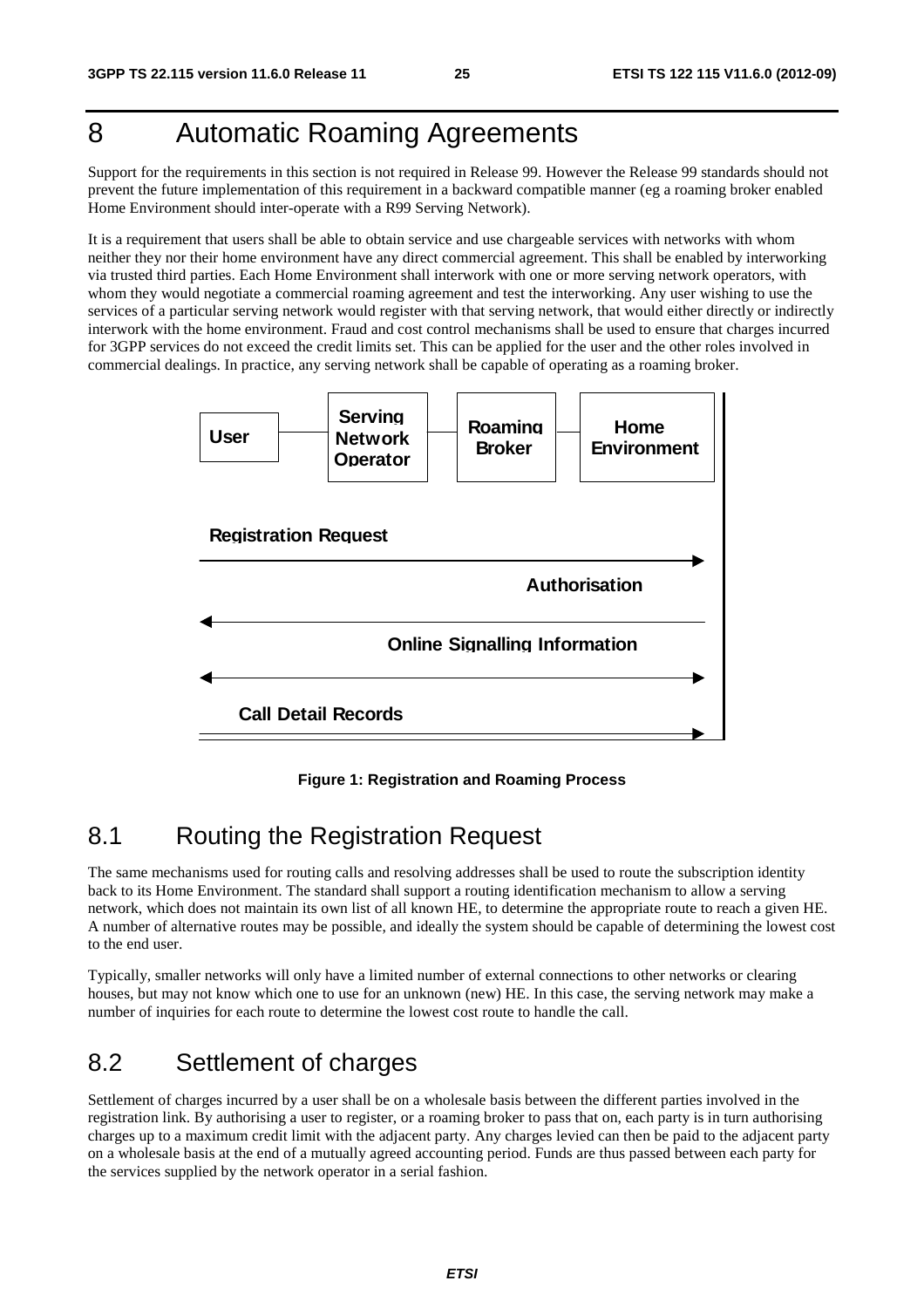### Annex A (informative) : Change history

| <b>Document information</b> |               |                                                                                                                               |  |  |  |  |  |  |
|-----------------------------|---------------|-------------------------------------------------------------------------------------------------------------------------------|--|--|--|--|--|--|
| Date                        | <b>Status</b> | <b>Comment</b>                                                                                                                |  |  |  |  |  |  |
| 27 August 1996              | Version 0.0.1 | SMG 1 WPC output draft for editing purposes only                                                                              |  |  |  |  |  |  |
| 3 February 1997             | Version 0.0.3 | Presented to SMG1 WPC meeting, London                                                                                         |  |  |  |  |  |  |
|                             |               | Incorporated changes agreed at Dec 96 Meeting<br>including charging model and charge enquiry                                  |  |  |  |  |  |  |
| 20 April 1997               | Version 0.0.4 | Presented to SMG1 WPC meeting in Sophia Antipolis                                                                             |  |  |  |  |  |  |
|                             |               | Incorporated text submitted at Feb 97 meeting                                                                                 |  |  |  |  |  |  |
| 4 June 1997                 | Version 1.0.0 | Proposed Version 1 incorporating changes discussed at<br>SMG1 WPC meeting in Antwerps, June 97                                |  |  |  |  |  |  |
| 23 June 1997                | Version 1.0.2 | Incorporated remaining changes discussed at SMG1<br>WPC meeting in Antwerps, June 97                                          |  |  |  |  |  |  |
| 27 Nov 1997                 | Version 1.1.0 | Preparation for SMG1 UMTS Helsinki meeting,<br>incorporating text from reports 22.24 and 22.71                                |  |  |  |  |  |  |
| 4 Dec 1997                  | Version 1.2.0 | Incorporated comments from 22.24, 22.71 developed<br>at SMG1 UMTS Meeting in Helsinki                                         |  |  |  |  |  |  |
| 26 April 1999               | Version 3.1.0 |                                                                                                                               |  |  |  |  |  |  |
| 8 Dec 1997                  | Version 1.2.2 | Format and editorial changes by ETSI Sec for<br><b>SMG#24</b>                                                                 |  |  |  |  |  |  |
| 5 November 1998             | Version 1.3.0 | Incorporate changes discussed at SMG1 Rome,<br>including reflecting changes to 22.01 role model.                              |  |  |  |  |  |  |
| 12 January 1999             | Version 1.3.1 | Accept Changes and send to editing SMG1 Rome<br>Tdoc 98-0859 Agreed by correspondence. Reviewed<br>by Rapporteur Jan 13, 1999 |  |  |  |  |  |  |
| 27 January 1999             | Version 2.0.0 | To be presented at SMG#28 for Approval                                                                                        |  |  |  |  |  |  |
| February 1999               | Version 3.0.0 | Approved at SMG#28                                                                                                            |  |  |  |  |  |  |
| March 1999                  | Version 3.0.1 | Reformatted for TSG SA                                                                                                        |  |  |  |  |  |  |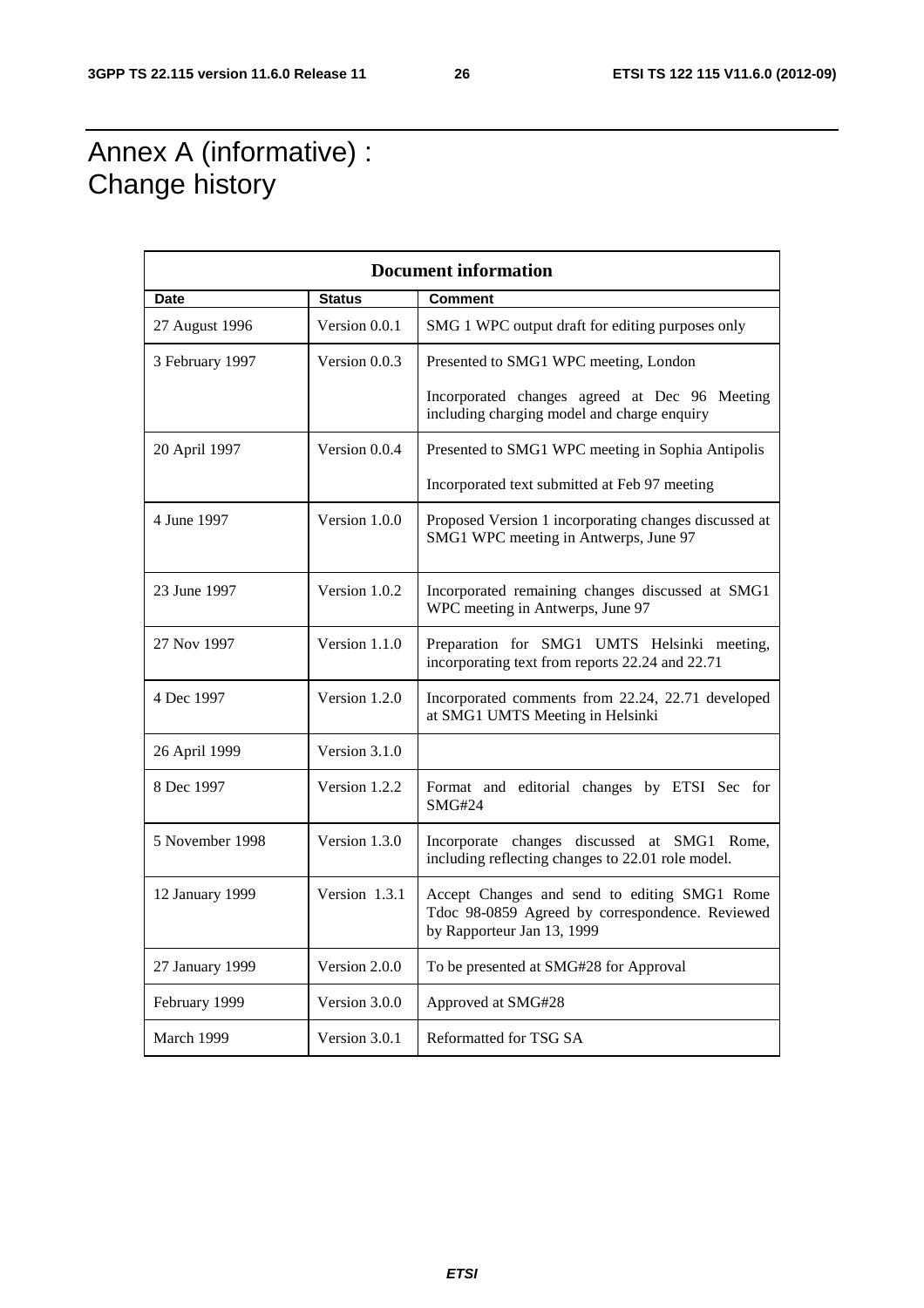| <b>Change history</b> |                     |                |             |                  |                |            |                |                                                                                                                                                                                                                          |       |            |                                           |
|-----------------------|---------------------|----------------|-------------|------------------|----------------|------------|----------------|--------------------------------------------------------------------------------------------------------------------------------------------------------------------------------------------------------------------------|-------|------------|-------------------------------------------|
| <b>TSG SA#</b>        | <b>SA Doc.</b>      | <b>SA1 Doc</b> | <b>Spec</b> | <b>CR</b>        | Rev Rel        |            |                | Cat Subject/Comment                                                                                                                                                                                                      | Old   | <b>New</b> | <b>Work</b><br><b>Item</b>                |
| <b>SMG#28</b>         |                     |                | 22.115      |                  |                |            |                | Version 3.0.0 Approved                                                                                                                                                                                                   |       | 3.0.0      |                                           |
| $SP-03$               | SP-99106            | S1-99234       | 22.115      | A001             | $\mathbf{1}$   | <b>R99</b> | $\overline{F}$ | Clarification of the Charging<br>Service                                                                                                                                                                                 | 3.0.0 | 3.1.0      |                                           |
| $SP-05$               | SP-99454            | S1-99817       | 22.115      | $\overline{002}$ |                | <b>R99</b> | D              | clarify the mandatory features<br>supported by the standard                                                                                                                                                              | 3.1.0 | 3.2.0      |                                           |
| $SP-05$               | SP-99454            | S1-99762       | 22.115      | 003              |                | R99        | B              | Addition of Charging for Volume<br>of Data and some edits                                                                                                                                                                | 3.1.0 | 3.2.0      |                                           |
| $SP-07$               | SP-000066 S1-000171 |                | 22.115      | 004              |                | <b>R99</b> | $\overline{D}$ | Clarifications to 22.115                                                                                                                                                                                                 | 3.2.0 | 3.3.0      |                                           |
| $SP-11$               | SP-010065 S1-010258 |                | 22.115      |                  |                | Rel-4      |                | Creation of Release 4                                                                                                                                                                                                    | 3.3.0 | 4.0.0      |                                           |
| SP-11                 | SP-010058 S1-010192 |                | 22.115      | 005              |                | Rel-5      | B              | Introduction of charging for<br><b>IPMultimedia and Event Based</b><br>Charging                                                                                                                                          | 3.3.0 | 5.0.0      | <b>IMS-OAM</b>                            |
| $SP-12$               | SP-010260 S1-010572 |                | 22.115      | 006              |                | Rel-5      | $\overline{B}$ | Introduction of online charging<br>for prepaid services                                                                                                                                                                  | 5.0.0 | 5.1.0      | <b>PRPY</b>                               |
| $SP-15$               | SP-020053 S1-020643 |                | 22.115      | 007              |                | $Rel-5$    | В              | CR 22.115 Charging and billing<br>Some latitude was given by SA<br>#15 to MCC to ensure that<br>section numbering of original<br>sections did not change.                                                                | 5.1.0 | 5.2.0      | OAM-CH                                    |
| SP-19                 | SP-030023 S1-030184 |                | 22.115      | 008              |                | Rel-6      | B              | CR to TS 22.115 - Clarification<br>of the charging entity WLAN                                                                                                                                                           | 5.2.0 | 6.0.0      | <b>WLAN-CR</b>                            |
| $SP-19$               | SP-030035 S1-030270 |                | 22.115      | 009              |                | Rel-6      | B              | <b>Requirements for Network</b><br>Shairng in Rel-6                                                                                                                                                                      | 5.2.0 | 6.0.0      | NTShar-<br><b>CR</b>                      |
| $SP-20$               | SP-030263 N4-030449 |                | 22.115      | 013              | $\mathbf{1}$   | Rel-6      | Α              | Charging Requirements in an<br>MNP environment                                                                                                                                                                           | 6.0.0 | 6.1.0      | TEI                                       |
| SP-21                 | SP-030467 S1-030764 |                | 22.115      | 014              |                | Rel-6      | D              | Alignment of 22.115 with 21.801                                                                                                                                                                                          | 6.1.0 | 6.2.0      | $TEI-6$                                   |
| $SP-21$               | SP-030467 S1-030976 |                | 22.115      | 015              |                | Rel-6      | B              | CS interconnection requirement<br>for the identification of user data<br>rate and user protocol at the<br>interconnection point for<br>charging purposes                                                                 | 6.1.0 | 6.2.0      | $TEI-6$                                   |
| $SP-22$               | SP-030701 S1-031296 |                | 22.115      | 016              |                | Rel-6      | F              | CR on 22.115: CS<br>interconnection correction of an<br>improper statement on the<br>requirement for the identification<br>of user data rate and user<br>protocol at the interconnection<br>point e.g. for inter-network | 6.2.0 | 6.3.0      | <b>TEI-6</b>                              |
| SP-23                 | SP-040101 S1-040259 |                | 22.115      | 020              |                | Rel-6      | D              | Extraction of redundant WLAN<br>charging information $-$ now in<br><b>WLAN TS22.234</b>                                                                                                                                  | 6.3.0 | 6.4.0      | <b>WLAN</b>                               |
| $SP-29$               | SP-050621           |                | 22.115      | 0021             | $\overline{2}$ | Rel-6      | ĪF             | <b>Clarification of Charging</b><br>Implications of SCUDIF                                                                                                                                                               | 6.4.0 | 6.5.0      | CS video<br>and voice<br>improvem<br>ents |
| SP-30                 | SP-050808           |                | 22.115      | 0022             | 2              | Rel-6      | F              | <b>Clarification of Charging</b><br>Implications of SCUDIF                                                                                                                                                               | 6.5.0 | 6.6.0      | $\overline{\text{CS}}$ VSS                |
| $SP-31$               | SP-060203 -         |                | 22.115      | 0023             | 3              | Rel-6      | F              | Making charging principles also<br>applicable to prepay services                                                                                                                                                         | 6.6.0 | 6.7.0      | TEI6                                      |
| $SP-33$               |                     |                | 22.115      |                  |                | Rel-7      |                | Produced as a result of the<br>implementation of Rel-8 CR<br>0024 and 0025 to Rel-6                                                                                                                                      | 6.7.0 | 7.0.0      |                                           |
| $SP-33$               | SP-060483 S1-060963 |                | 22.115      | 0024             |                | Rel-8      | B              | <b>Local Charging Zone Concept</b>                                                                                                                                                                                       | 7.0.0 | 8.0.0      | <b>LCZR</b>                               |
| $SP-33$               | SP-060483 S1-060962 |                | 22.115      | 0025             |                | $Rel-8$    | В              | <b>Local Charging Zone</b><br>Requirements                                                                                                                                                                               | 7.0.0 | 8.0.0      | <b>LCZR</b>                               |
| $SP-37$               | SP-070567 S1071093  |                | 22.115      | 30               | 1              | $Rel-8$    | Α              | Correction for incomplete text<br>on Universal Time (UT) at which<br>resources were provided for the<br>service                                                                                                          | 8.0.0 | 8.1.0      | TE <sub>18</sub>                          |
| SP-38                 | SP-070845 S1-071784 |                | 22.115      | 0036             | $\mathbf{1}$   | Rel-8      | C              | Inclusion of fixed operator in<br>interconnection charging<br>requirements                                                                                                                                               | 8.1.0 | 8.2.0      | CIMS8-<br><b>TIS</b>                      |
| SP-38                 | SP-070845 S1-071785 |                | 22.115      | 0034             | $\overline{2}$ | Rel-8      | B              | <b>TISPAN</b> charging requirements                                                                                                                                                                                      | 8.1.0 | 8.2.0      | CIMS8-<br><b>TIS</b>                      |
| SP-38                 | SP-070857 S1-071933 |                | 22.115      | 0035             | $\overline{c}$ | Rel-8      | B              | <b>Charging Requirements for</b><br>Unsuccessful sessions and calls                                                                                                                                                      | 8.1.0 | 8.2.0      | TEI8                                      |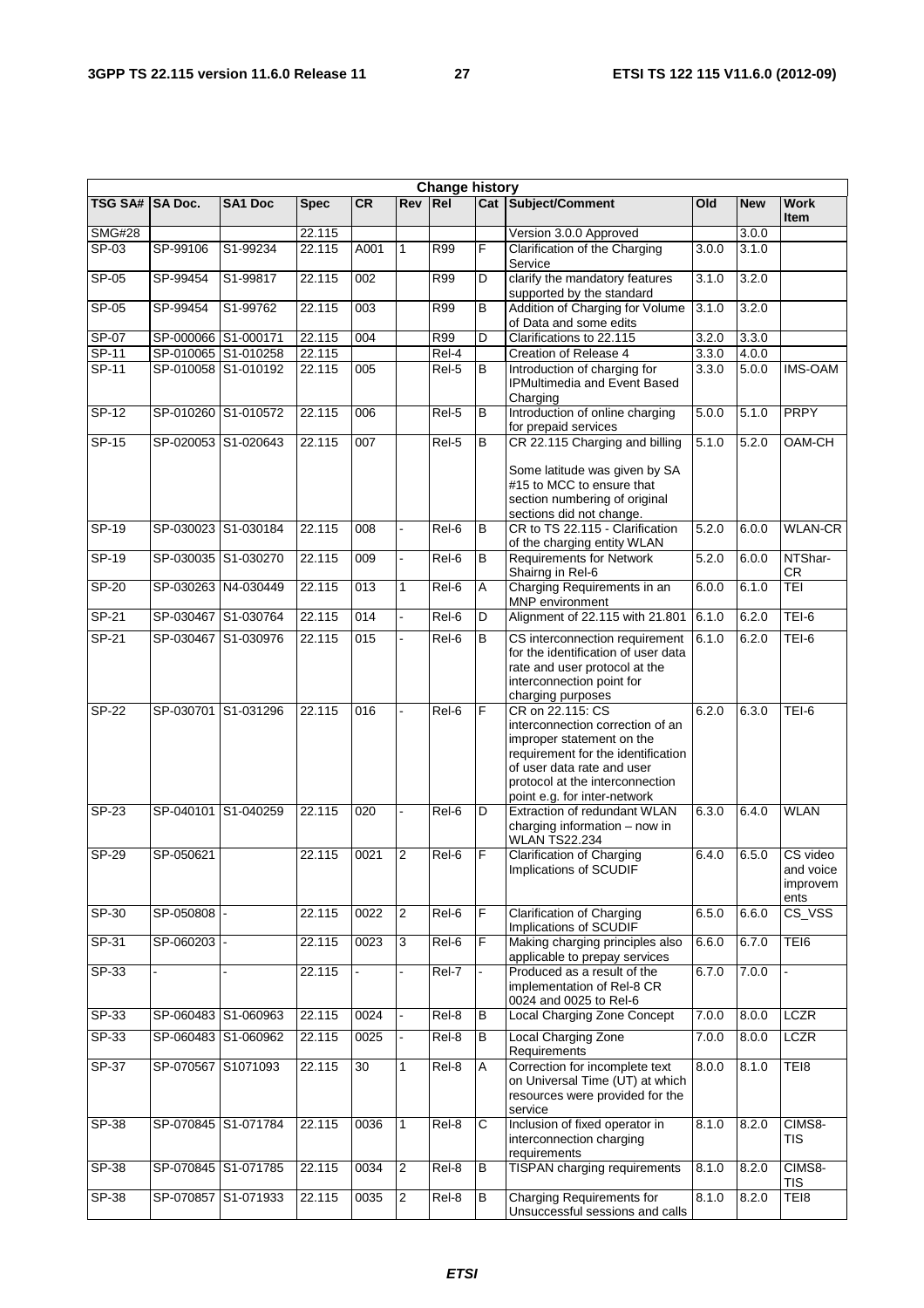| <b>Change history</b> |                                  |                |                  |              |                              |                                |                |                                                                                                                   |        |                         |                              |
|-----------------------|----------------------------------|----------------|------------------|--------------|------------------------------|--------------------------------|----------------|-------------------------------------------------------------------------------------------------------------------|--------|-------------------------|------------------------------|
| <b>TSG SA#</b>        | <b>SA Doc.</b>                   | <b>SA1 Doc</b> | <b>Spec</b>      | CR           | <b>Rev</b>                   | Re                             |                | <b>Cat Subject/Comment</b>                                                                                        | Q      | <b>New</b>              | <b>Work</b><br><b>Item</b>   |
| $SP-38$               | SP-070863 S1-071929              |                | 22.115           | 0037         | 3                            | Rel-8                          | B              | Charging for two-phases<br>services                                                                               | 8.1.0  | 8.2.0                   | CHRG2P<br>H                  |
| SP-39                 | SP-080031 S1-080252              |                | 22.115           | 0038         | $\overline{2}$               | Rel-8                          | F              | Advice of Charge (AoC)<br>requirements                                                                            | 8.2.0  | 8.3.0                   | CIMS8-<br>TIS                |
| $SP-39$               | SP-080034 S1-080332              |                | 22.115           | 0039         | 3                            | $ReI-8$                        | B              | HNB/HeNB - Closed Subscriber<br>Group (CSG) charging for UTRA<br>and E-UTRA                                       | 8.2.0  | 8.3.0                   | <b>HomeNB</b>                |
| $SP-39$               | SP-080192 -                      |                | 22.115           | 0040         | $\overline{2}$               | $Rel-8$                        | F              | Correction of charging<br>requirement for multi-phase<br>services                                                 | 8.2.0  | 8.3.0                   | <b>CHRGMP</b><br>H.          |
| $SP-43$               | SP-090195 S1-090332              |                | 22.115           | 0044         |                              | Rel-9                          | B              | <b>HNB/HeNB Charging</b><br>Requirements                                                                          | 8.3.0  | 9.0.0                   | <b>EHNB</b>                  |
| $SP-45$               | SP-090652 S1-093360              |                | 22.115           | 0047         | $\mathbf{1}$                 | $ReI-10$                       | B              | Charging requirements for<br>replication and sharing of multi-<br>media session across multiple<br><b>IMS UEs</b> | 9.0.0  | 10.0.0                  | elMS_SC<br>C-IDT             |
| $SP-46$               | SP-090849 S1-094309              |                | 22.115           | 0048         | $\mathbf{1}$                 | $ReI-10$                       | B              | Charging aspects for Selected<br>IP Traffic Offload                                                               |        | $10.0.0$ $10.1.0$       | LIPA_SIP<br>TO               |
| SP-49                 | SP-100583 S1-102391              |                | 22.115           | 0053         | $\overline{2}$               | <b>Rel-11</b>                  | <b>B</b>       | Charging considerations for<br>MMTel when Optimal Media<br>Routeing is used                                       |        | 10.1.0 11.0.0           | <b>OSCAR</b>                 |
|                       |                                  |                |                  |              |                              |                                |                | QoS and gating based on                                                                                           |        |                         |                              |
| SP-49<br>$SP-50$      | SP-100584 S1-102394<br>SP-100800 | S1-103229      | 22.115<br>22.115 | 0054<br>0055 | $\mathbf{1}$<br>$\mathbf{1}$ | <b>Rel-11</b><br><b>Rel-11</b> | B<br>B         | spending limit<br><b>Clarification of Subscriber</b><br>Spending Limit                                            | 11.0.0 | 10.1.0 11.0.0<br>11.1.0 | QoS SSL<br>Qos_SSL           |
| $SP-50$               | SP-100804 S1-103232              |                | 22.115           | 0056         | 3                            | <b>Rel-11</b>                  | $\overline{B}$ | Clarification of location<br>requirement                                                                          | 11.0.0 | 11.1.0                  | NWK-<br>PL2IMS               |
|                       |                                  |                |                  |              |                              |                                |                | LTE logo changed into LTE<br>Advanced logo                                                                        | 11.1.0 | 11.1.1                  |                              |
| SP-51                 | SP-110171 S1-110325              |                | 22.115           | 0057         | $\overline{2}$               | <b>Rel-11</b>                  | <b>B</b>       | Addition of additional network<br>provided time information for<br>IMS charging                                   |        |                         | NWK-<br>11.1.0 11.2.0 PL2IMS |
| $SP-52$               | SP-110379 S1-111067              |                | 22.115           | 0058         |                              | $ReI-11$                       | B              | Charging clarifications for INIPUI 11.2.0                                                                         |        | 11.3.0                  | <b>INPUI</b>                 |
| $SP-53$               | SP-110582 S1-112398              |                | 22.115           | 0059         | $\overline{2}$               | $ReI-11$                       | $\overline{c}$ | SIPTO Terminology and<br>Charging requirements Update                                                             |        | 11.3.0 11.4.0           | <b>TEI11</b>                 |
| $SP-54$               | SP-110813 S1-113448              |                | 22.115           | 0061         | 3                            | $Rel-11$                       | в              | Clarification of service based<br>charging                                                                        |        | 11.4.0 11.5.0           | <b>TEI11</b>                 |
| SP-57                 | SP-120522 S1-122038              |                | 22.115           | 0066         |                              | <b>Rel-11</b>                  | B              | Removal of INIPUI Charging<br>Requirements from Rel-11                                                            |        | 11.5.0 11.6.0           | <b>INIPUI</b>                |